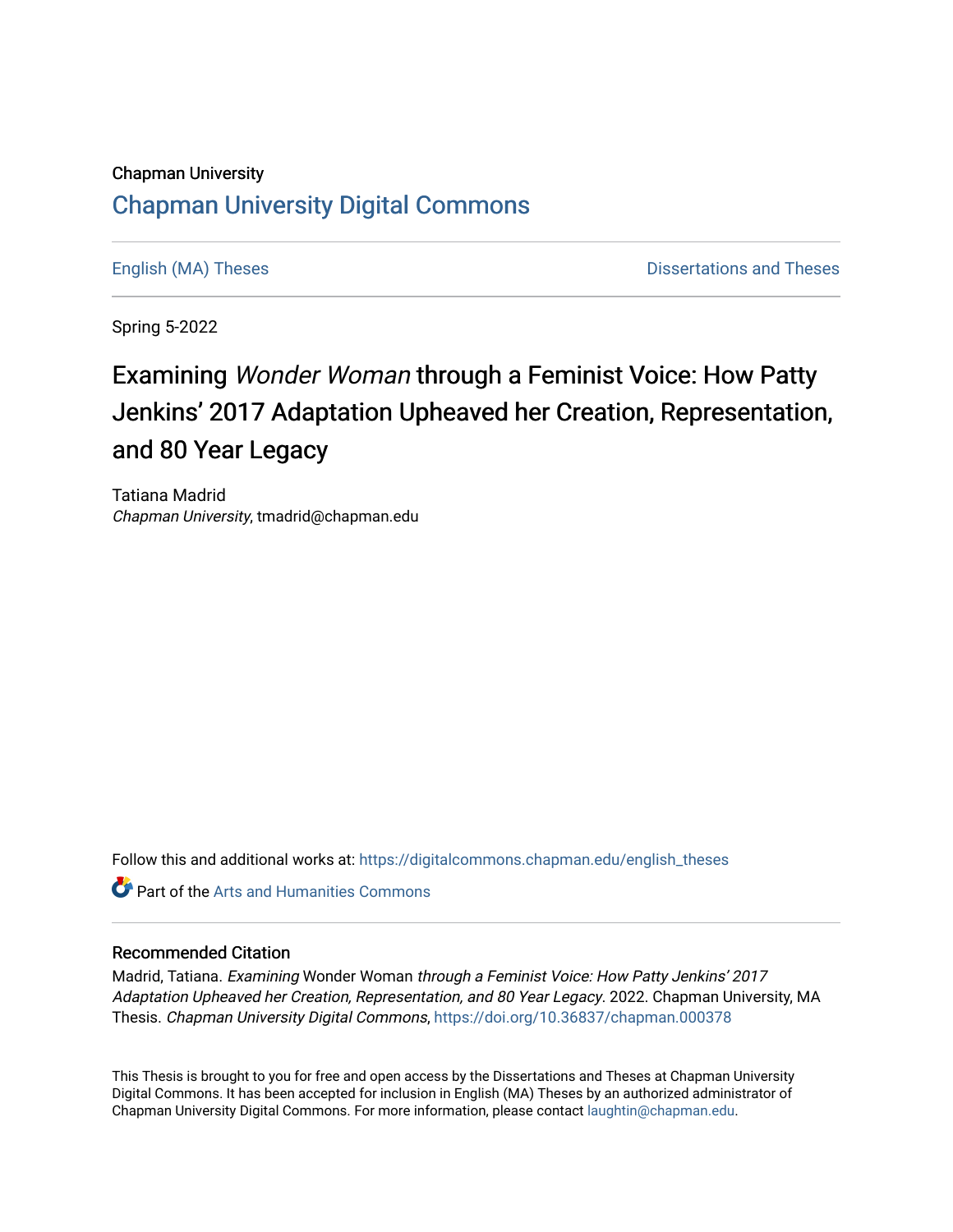### Examining *Wonder Woman* through a Feminist Voice: How

Patty Jenkins' 2017 Adaptation Upheaved her Creation,

Representation, and 80 Year Legacy

A Thesis by

Tatiana Madrid

Chapman University

Orange, CA

Wilkinson College of Arts, Humanities, and Social Sciences

Submitted in partial fulfillment of the requirements for the degree of

Master of Arts in English

May 2022

Committee in Charge:

Joanna Levin, Ph.D., Chair

Rei Magosaki, Ph.D.

Justine Van Meter, Ph.D.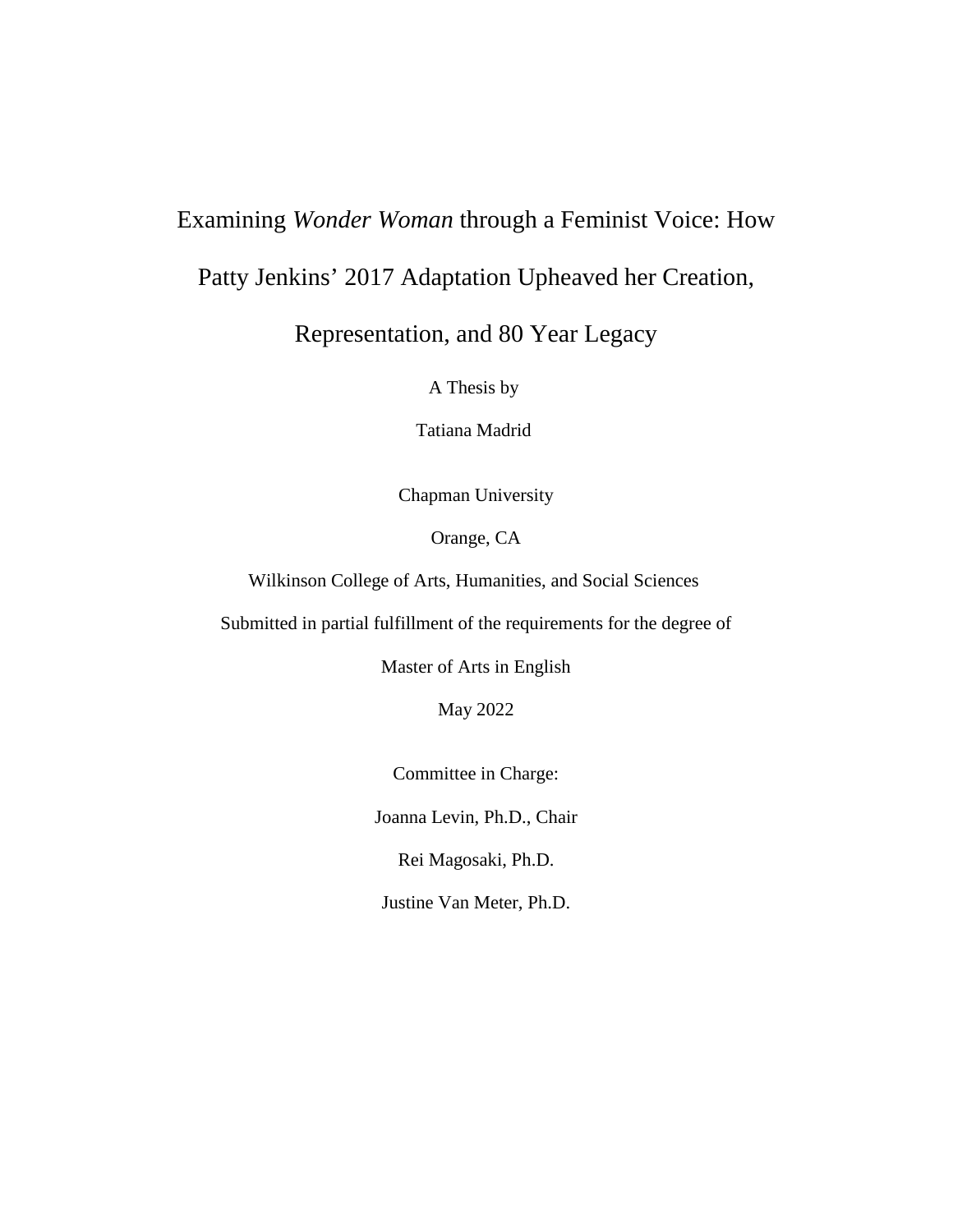The thesis of Tatiana Madrid is approved.

(save foruma

Joanna Levin, Ph.D., Chair

futilmar) √.

Rei Magosaki, Ph.D.

Justine Van Meter, Ph.D.

May 2022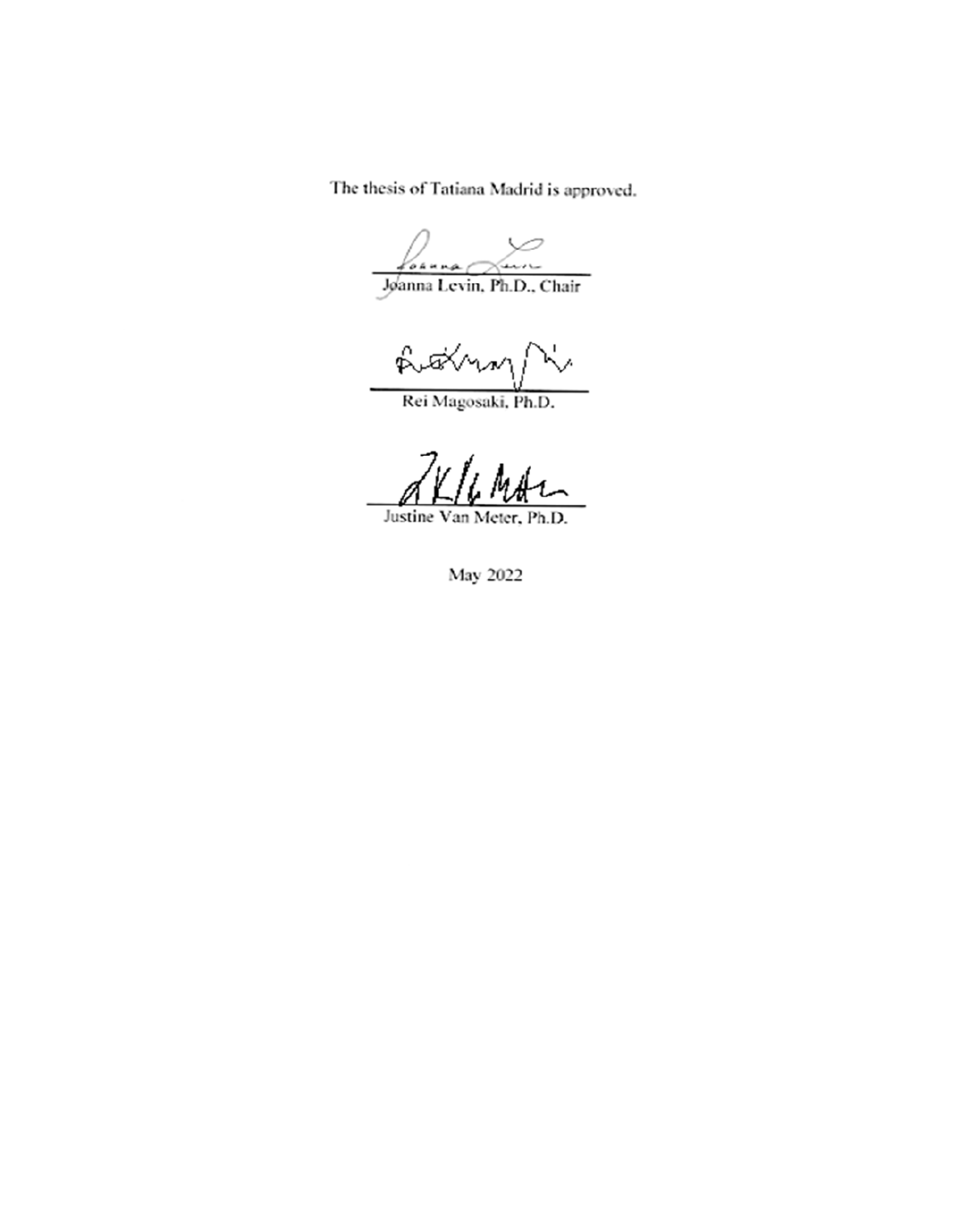# Examining *Wonder Woman* through a Feminist Voice: How Patty Jenkins' Adaptation Upheaved her Creation, Representation, and 80

Year Legacy

Copyright 2022

by Tatiana Madrid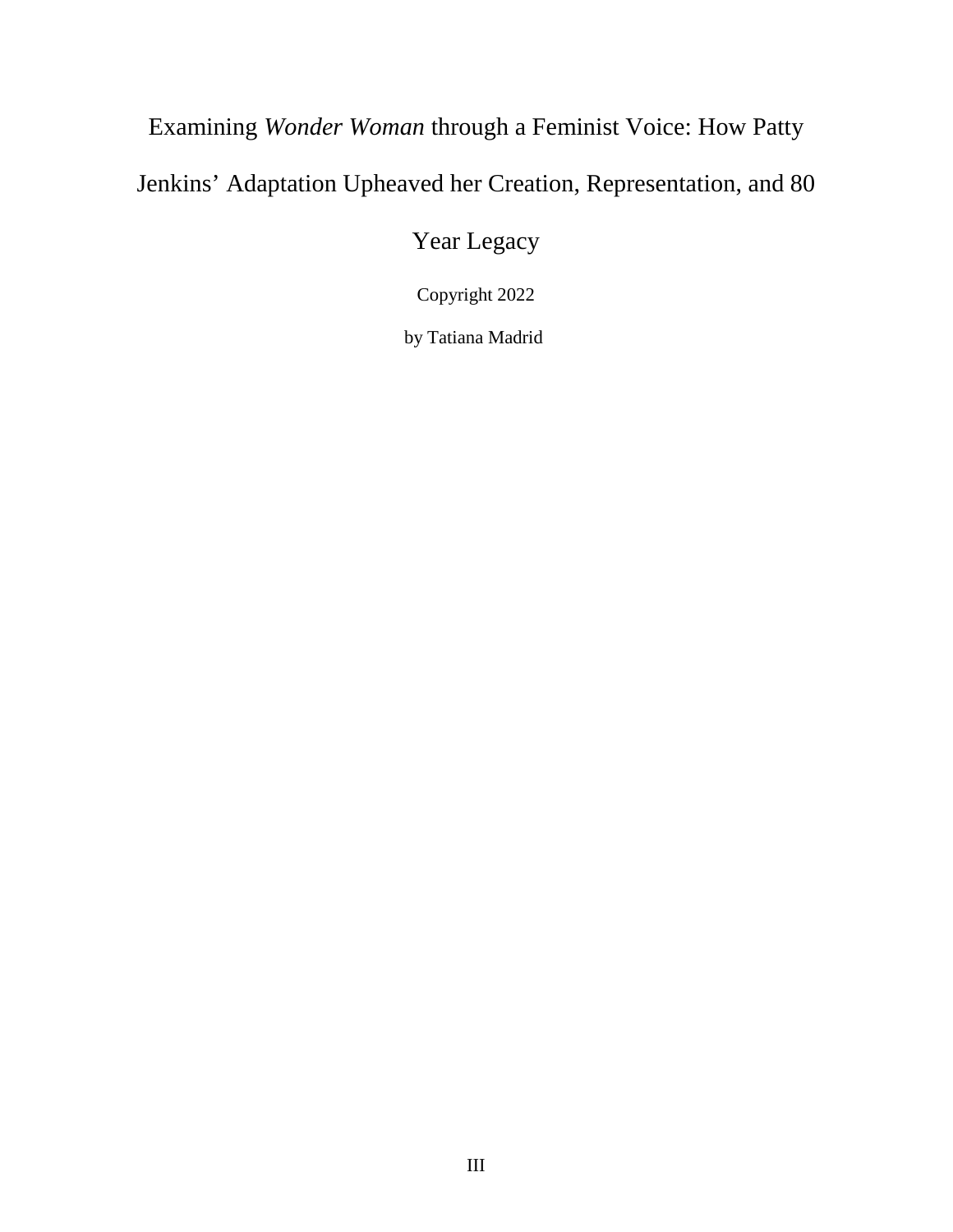## **ACKNOWLEDGEMENTS**

Special thanks to Ani Gazazyan for being my friend, listener, and detailed line-by-line editor. To my mom, Renee Madrid, for her unconditional support. Finally, to Rahne Williams, who gave me the courage to write and write with conviction.

Thank you all, truly. I would not be where I am today without your support.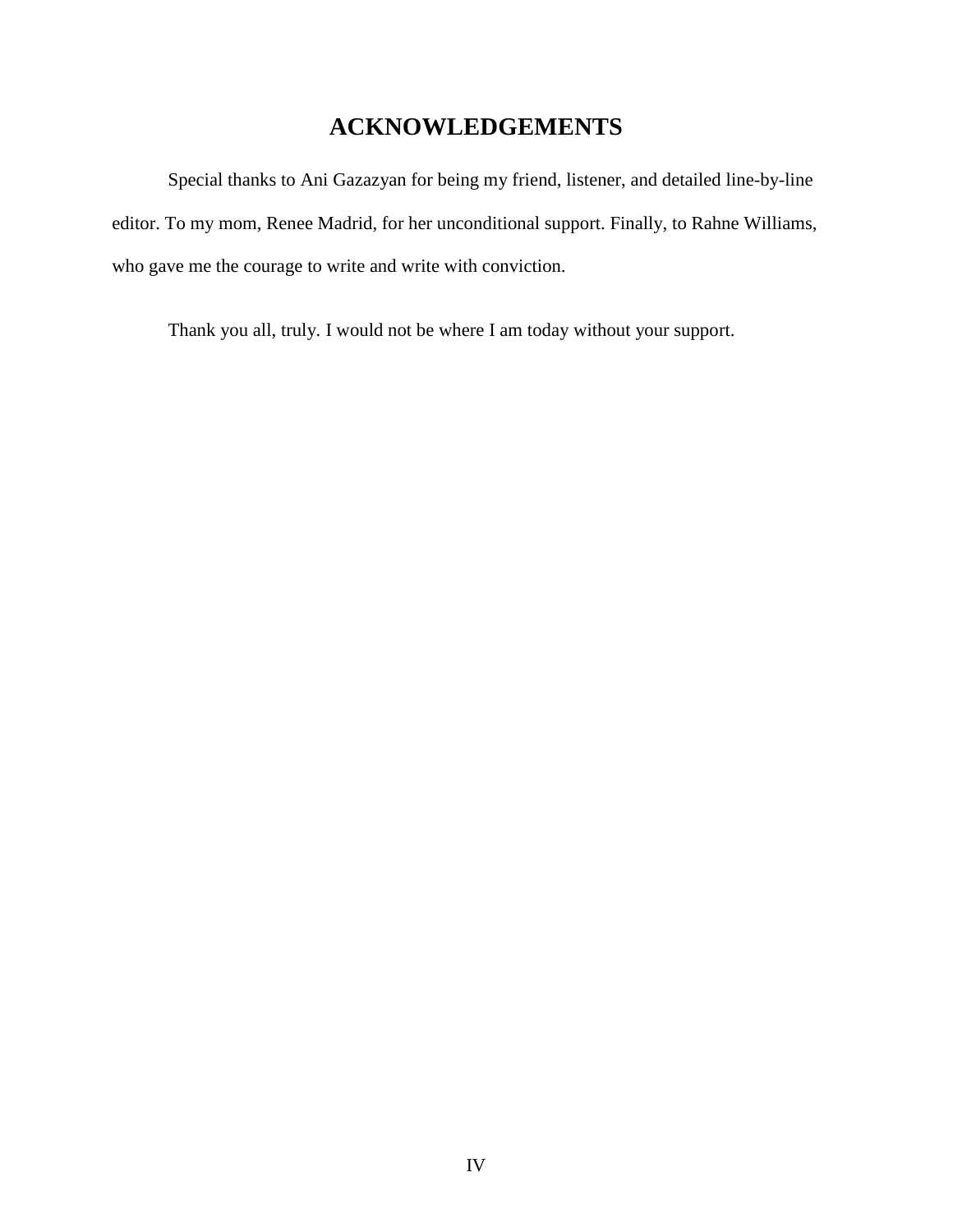#### **ABSTRACT**

Examining *Wonder Woman* through a Feminist Voice: How Patty Jenkins' Adaptation Upheaved her Creation, Representation, and 80

## Year Legacy

by Tatiana Madrid

This thesis aims to contribute to the scholarship on the modern female superhero by exploring Patty Jenkins' 2017 film *Wonder Woman* and how the female super-heroine is viewed. In this study I look at Jill Lepore's renowned novel *The Secret History of Wonder Woman*, Patty Jenkins's 2017 film *Wonder Woman*, Signe Bergstrom's *Wonder Woman: Ambassador of Truth*, Allison Harvey's *Feminist Media Studies* and other scholarship as well as reviews of the film and articles pertaining to the feminist movement Patty Jenkins portrays in the film. First, I will explore Wonder Woman's Creation and Intent. Second, I delve into Director Patty Jenkins and her Feminist Voice. Then I explore The Rejection of the Male Gaze in *Wonder Woman*. Finally, I examine at the legacy of *Wonder Woman* and how Patty Jenkins along with Gal Gadot has changed how Wonder Woman will be viewed.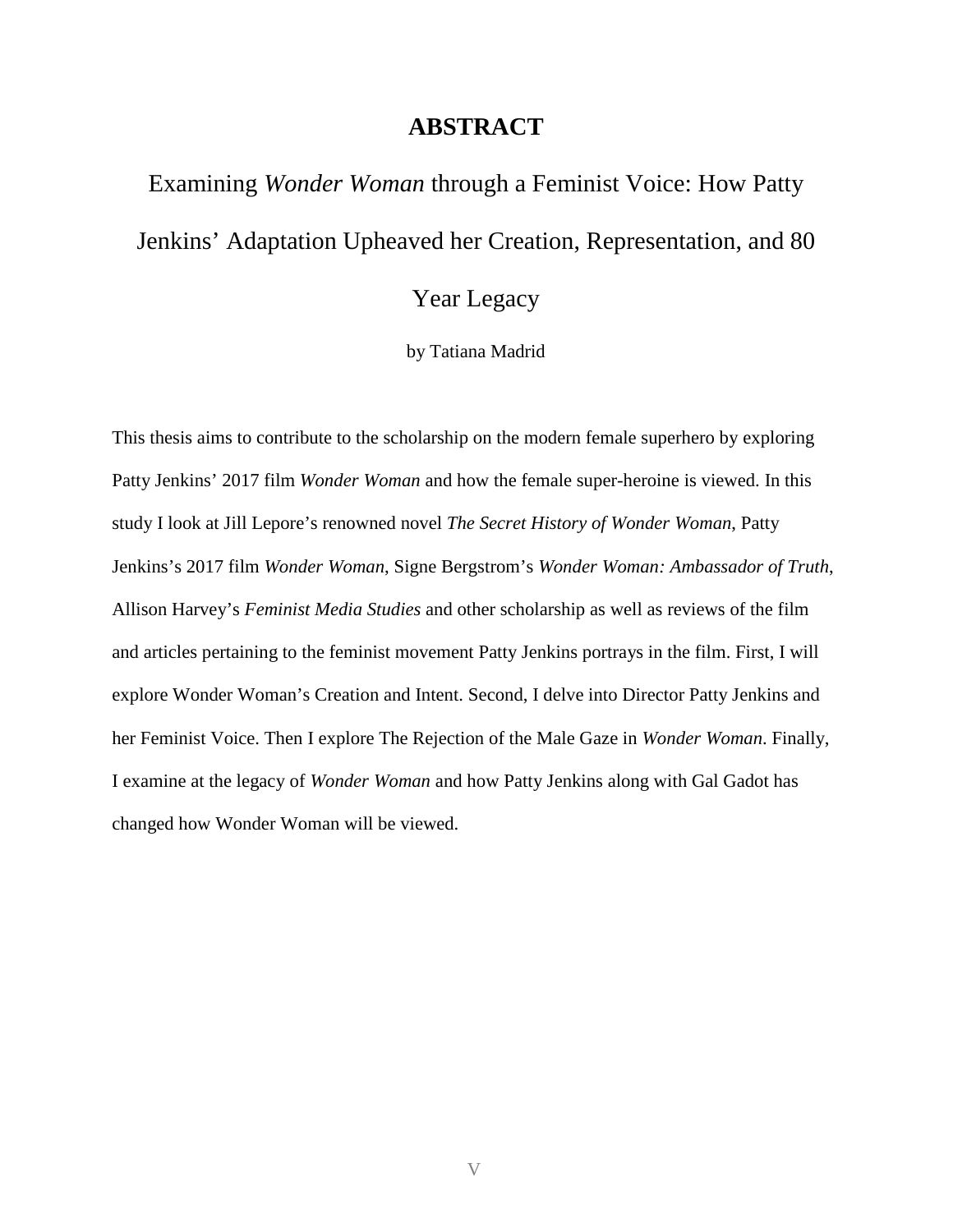## **TABLE OF CONTENTS**

| Page                                                      |
|-----------------------------------------------------------|
|                                                           |
|                                                           |
|                                                           |
|                                                           |
|                                                           |
|                                                           |
| III. THE REJECTION OF THE "MALE GAZE" IN WONDER WOMAN  22 |
|                                                           |
|                                                           |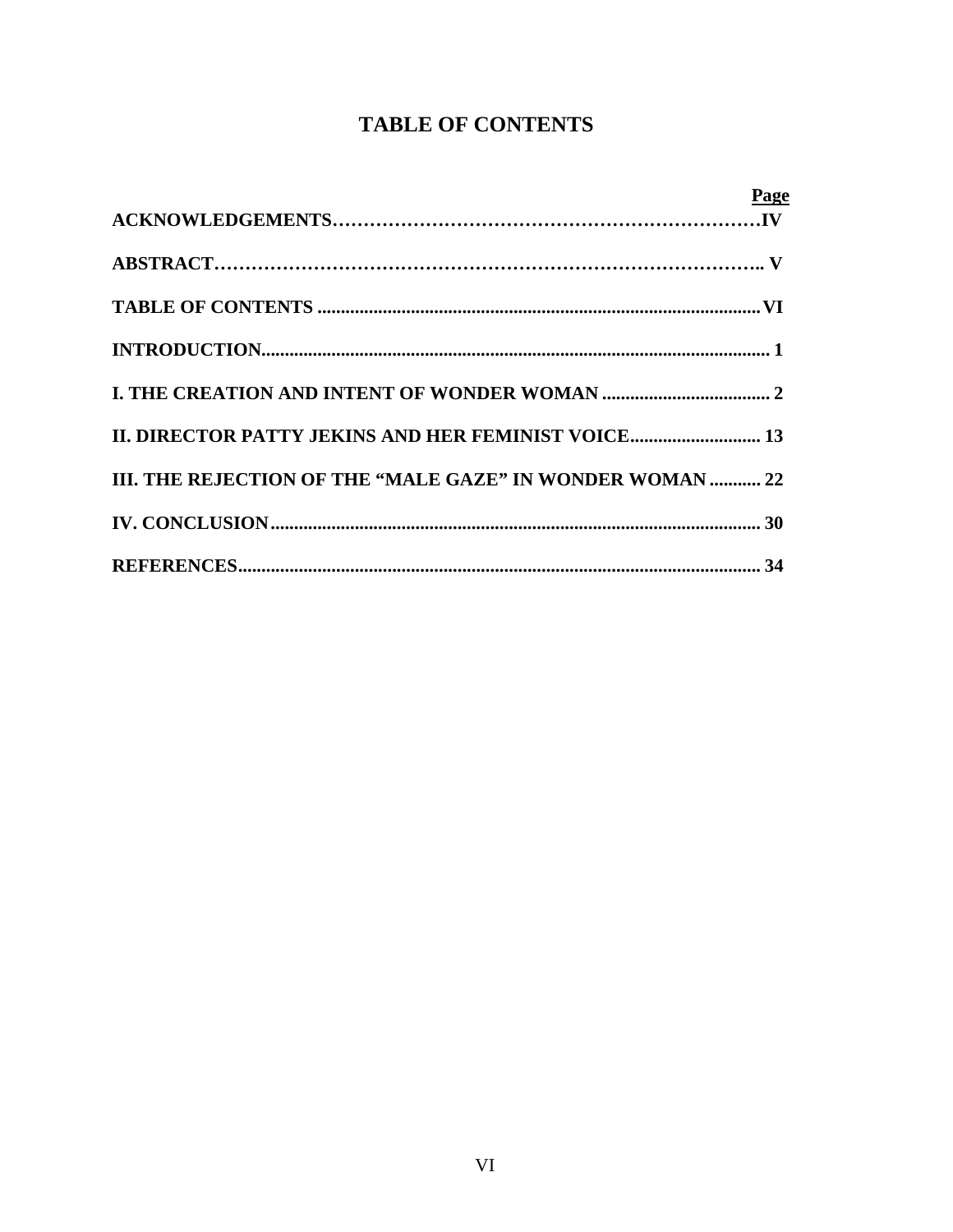# Examining *Wonder Woman* through a Feminist Voice: How Patty Jenkins' Adaptation Upheaved her Creation, Representation, and 80

### Year Legacy

#### *Introduction*

In 1941, Wonder Woman landed her invisible jet in the United States, entering the world of man for the first time after Zeus granted her life. Shield and god-killing sword strapped to her back, she came ready to fight for peace, justice, and those that could not fight for themselves. Wonder Woman has created a conversation between feminists, viewers of the film, and readers of the comics, and critics, who have engaged in the endless debate over her feminist voice. Wonder Woman has starred in comic books, live TV shows, and two films in her existence. Eighty years later, with millions of loyal fans, across continents and several oceans, Wonder Woman is the world's most recognized superheroine of all time, and she has never been out of print. She is the gold standard of superheroes and superhero comics. Through the various depictions of the heroine, only one female director finally fearlessly gave her a feminist voice. According to director Patty Jenkins, Wonder Woman, historically a victim of the male gaze and mercilessly objectified by her male counterparts, will no longer let her past representations define her. Jenkins emphasizes Wonder Woman's values, warmth, sense of humor, strength, and the years spent training to be the greatest warrior on Earth. On-screen is a woman who naturally embodies respect, hope, compassion, and women's rights, proving the accuracy of this feminist version. The only adaptation to have fulfilled Wonder Woman's feminist potential is Patty Jenkins' adaptation of Wonder Woman in the 2017 film that changed how female superheroes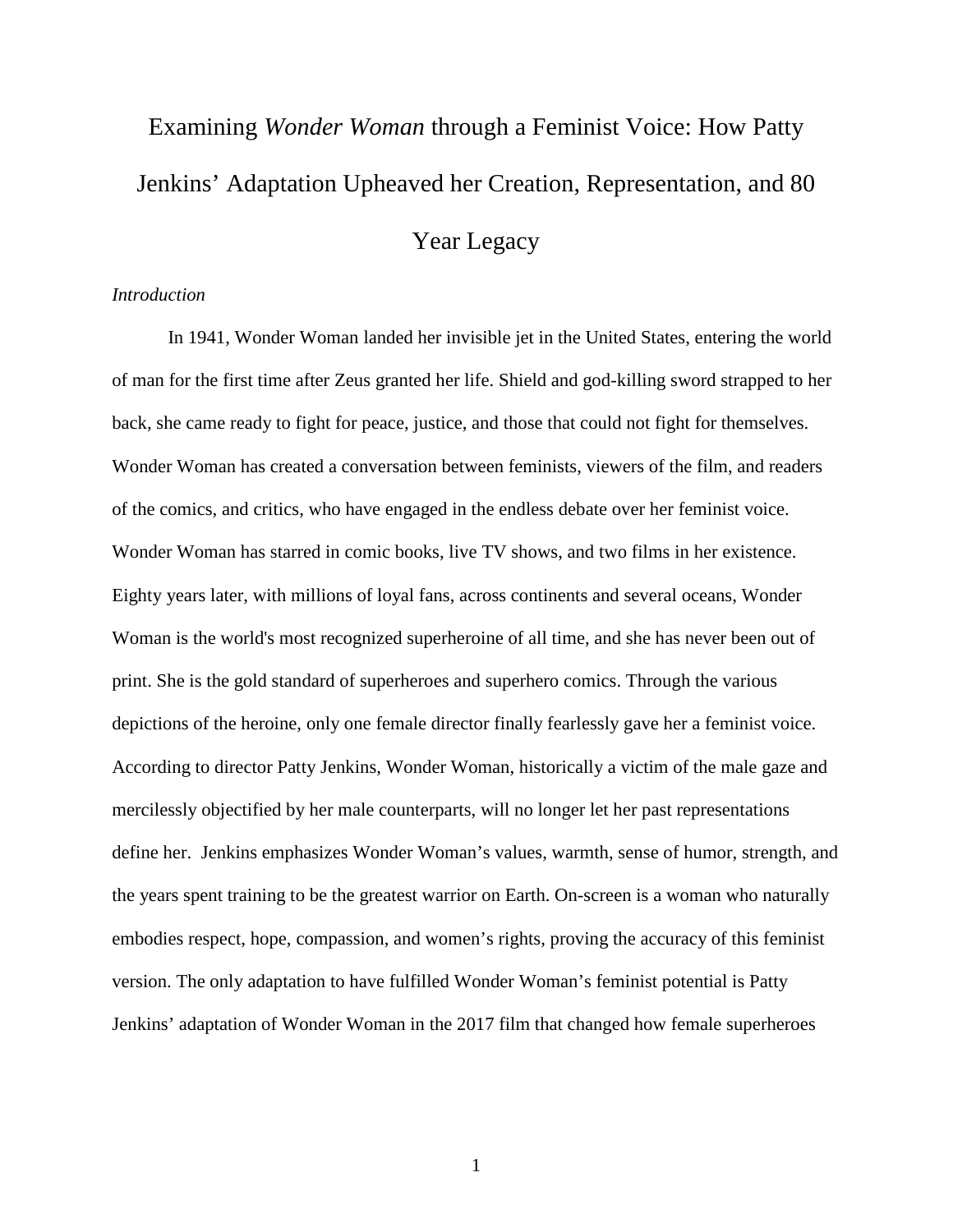will be viewed. Throughout this study, I will examine how Jenkins, using her powerful feminist voice, has finally turned Wonder Woman into a feminist, the ultimate admirable female lead.

#### I. *The Creation & Intent of Wonder Woman*

As the most popular female comic-book superheroine of all time, Wonder Woman has a secret identity like all other superheroes. Unlike any other superhero, she has a secret history that one scholar made her mission to discover. Jill Lepore, the author of the renowned book, *The Secret History of Wonder Woman*, dug up decades of history on the golden tiara, red bustier, red leather boot wearing female superhero, and her polymath creator, William Moulton Marson. Marston had a hidden identity, too, one that he kept "as well stowed as the flask of rye he tucked into the pocket of his coonskin coat–until, later in his life, he spilled his secrets all over the pages of his comic books" (Lepore 26). Through thousands of pages of photographs, manuscripts, legal briefs, medical records, sketches, FBI files, detailed meeting minutes of a sex cult, and diaries written in secret code, Lepore found the history of *Wonder Woman* (Lepore xiii). She discovered that Wonder Woman is no ordinary superhero:

She's the missing link in a chain of events that begins with the woman's suffrage campaigns of the 1910s and ends with the troubled place of feminism fully a century later. Feminism made Wonder Woman. And then Wonder Woman remade feminism, which hasn't been altogether good for feminism…Wonder Woman began in a protest march, a bedroom, and a birth control clinic…Wonder Woman has been fighting for women's rights for a very long time, battles hard fought but never won. This is the story of her origins—the stuff of wonders, and of lies. (Lepore xiii-xiv)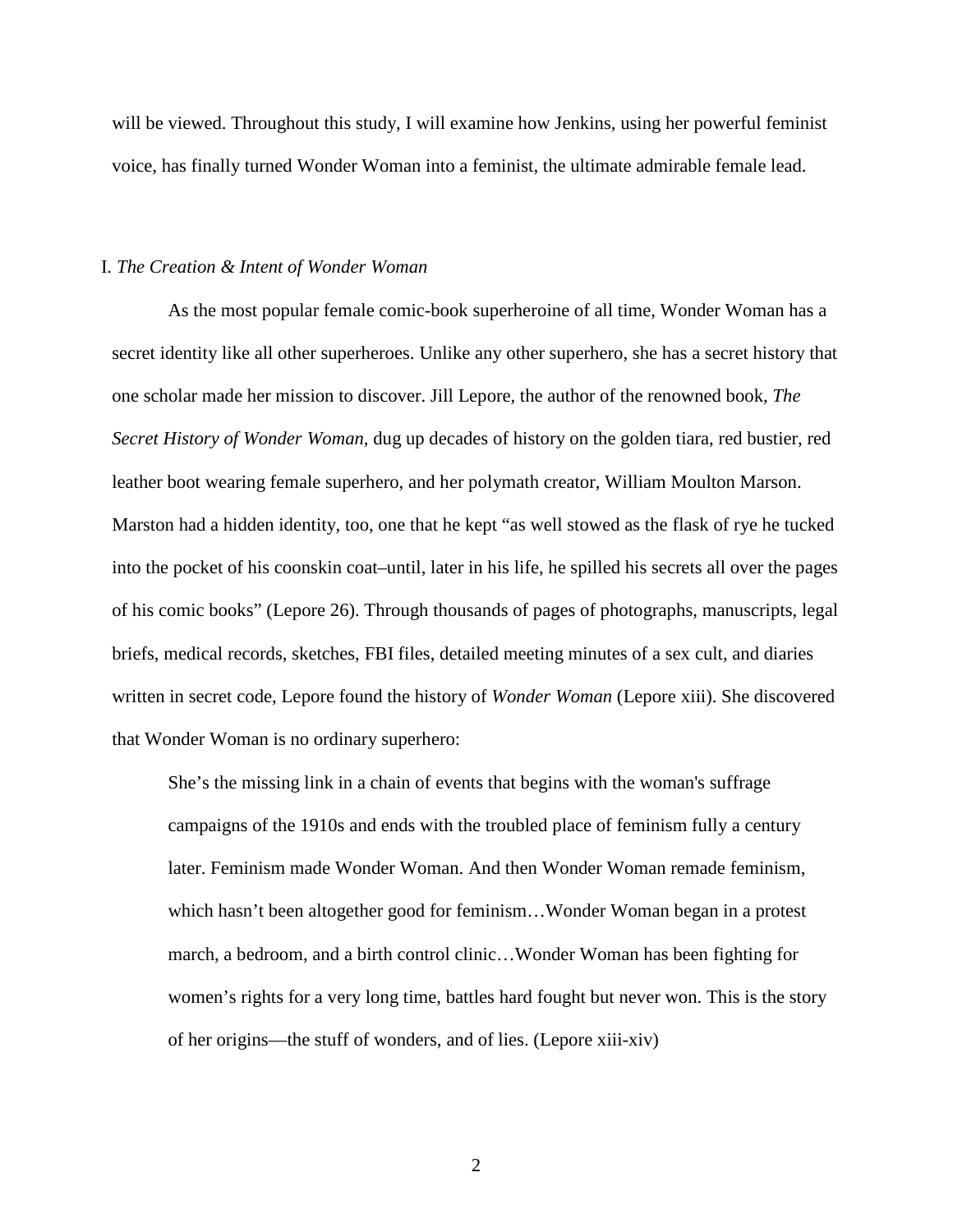Lepore had her hands on decades of secrets that revealed how Wonder Woman could be traced to the history of comic books and superheroes while also at the center of science, law, politics, birth control, polygamy, and women's rights. She discovered that Wonder Woman wasn't superior to everyone else; she was created to fight for equality and women's rights. Wonder Woman "wasn't meant to be a superwoman; she was meant to be an everywoman" (Lepore 220). Though Wonder Woman's comics have not always upheld that same oath of representation, it was always her creator's intention. *Wonder Woman* was inspired by William Marston's belief and support of the feminist movement, particularly during the first wave. During the first wave, feminism "meant advocacy of women's rights and freedoms and a vision of equality marked different from that embraced by the "woman movement" of the nineteenth century" (Lepore 18-19). Though the women's suffrage movement was prominent in Europe, one feminist said, "All feminist are suffragists, but not all suffragists are feminists" (Lepore 19). Feminists distinguished themselves claiming: "feminists rejected the idea of women as reformers whose moral authority came from their differentness from men," Lepore explains (Lepore 19). Women at the time were fighting a hard battle for equality, and female feminists "advocated instead [for] women's full and equal participation in politics, work, and the arts, on the grounds that women were in every way equal to men" (Lepore 19).

 In the winter of 1911, during his first year at Harvard University, William Moulton Marston thought it was time to end his own life via cyanide poisoning. He decided to take his finals instead and see how he did before he ceased to exist. Before his exams, Marston attended a lecture by none other than British suffragist Emmeline Pankhurst in Brattle Hall, a block from Harvard Yard, where she was banned from speaking (Lepore 11). She talked to 1,500 students packed into a hall fit for 500 at capacity. Arms in shackles, she lectured about the ignorance of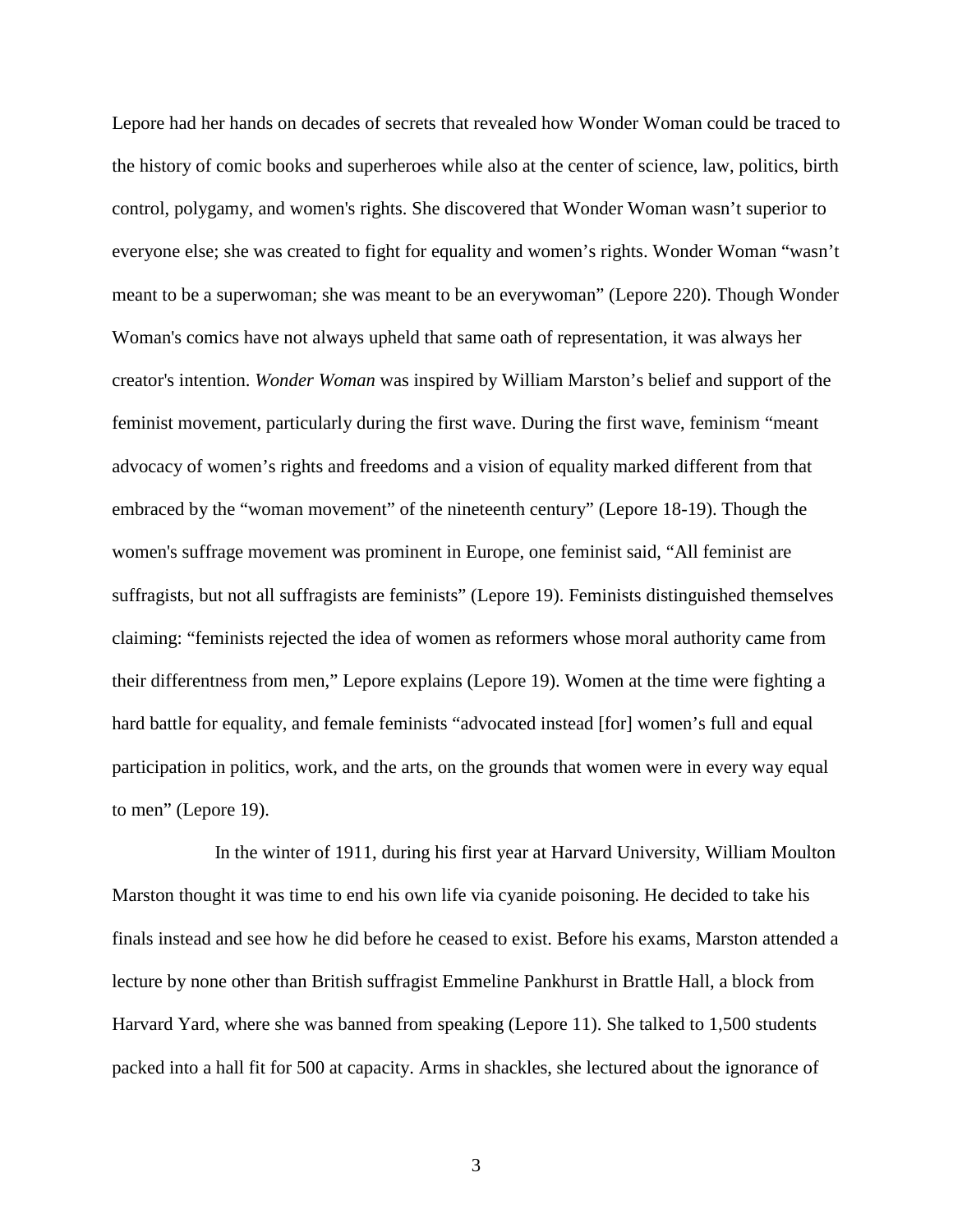men knowing nothing of the needs of women and getting away with aristocratic attitudes simply because they are men. Marston watched in fascination as the feminist revolution took place right before his eyes. The image of Emmeline Pankhurst in shackles stuck with him and decades later, being shackled appeared in the *Wonder Woman* comics as her only weakness and his evolving fetish.

Lepore speaks about Marston's decision to create Wonder Woman, writing, "As a consulting psychologist, Marston convinced [the publisher] that what he really needed to counter the attacks on comics was a female superhero" (Lepore 187). Marston's argument on female superiority stemmed from centuries of women's writing, particularly from the philosophy of the nineteenth-century women's movement (Lepore 170). He deemed women the superior gender; he thought women should rule the world because love is stronger than the greed of dominance (Lepore 103). In 1925, Marston began teaching at Tufts University as a professor in psychology, where he met his secret second wife, Olive Byrne, in his Experimental Psychology class. Byrne, the niece of the famous feminist and Birth Control Federation of America (later called Planned Parenthood) founder Margaret Sanger, became infatuated with Marston. She took four of his offered courses and began working as his research assistant: "They decided–or maybe he decided and she agreed to–conduct a study together. He wanted to know how women felt when they were tied up and how other women felt when they beat them" (Lepore 113). When he conducted the experiment at a Baby Party that female freshman pledges of Alpha Omicron Pi were obligated to attend, he reported seeing pleasure and desire on the diaper-clad women as they were blindfolded, restrained, and hit with sticks by the sophomores in the sorority. Marston later adds the same scene to the Wonder Woman comics Marston is not only subjecting women to captivity and violence, but he's also thriving off his supposed results, claiming that women find pleasure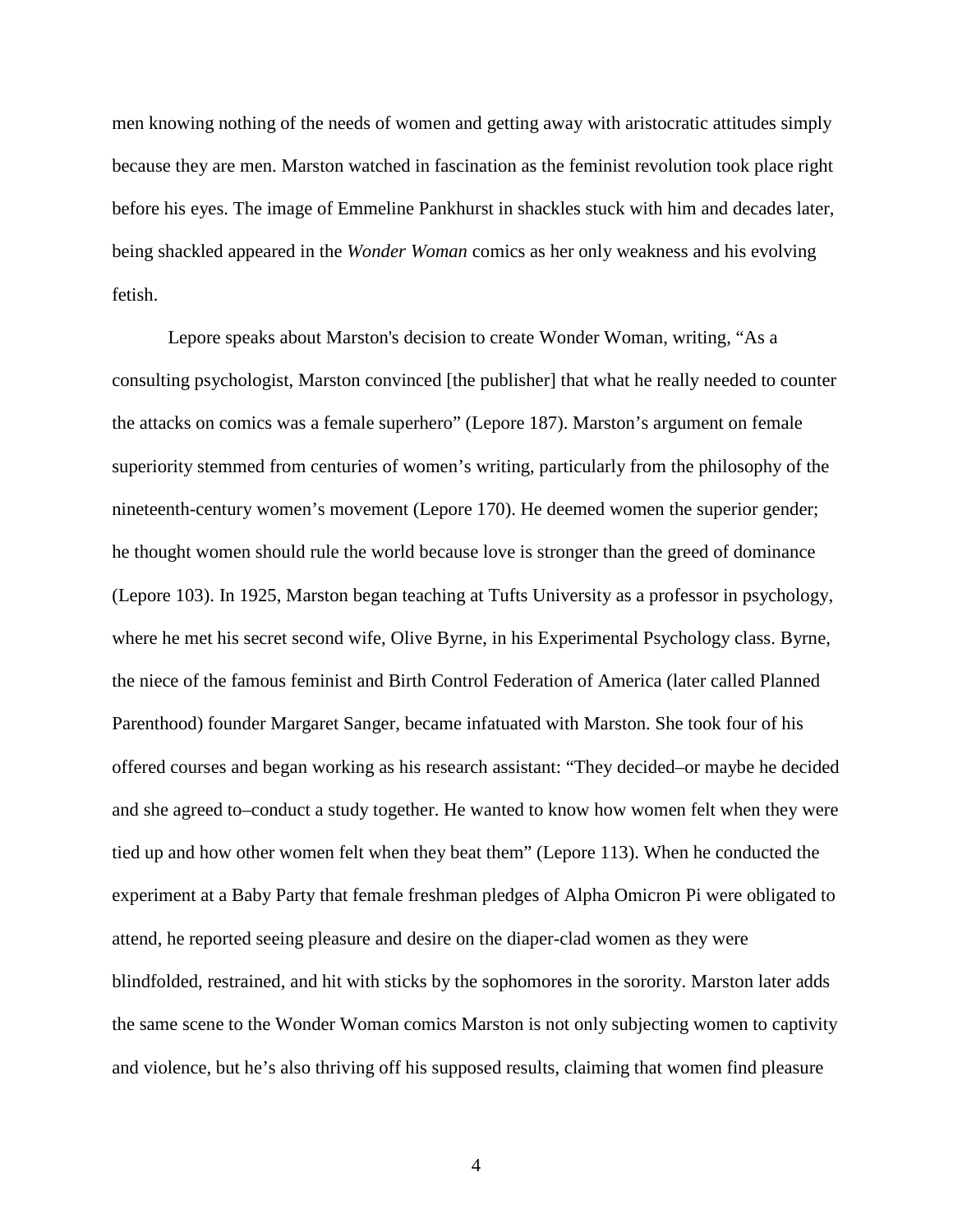in perpetuating violence and being dominated by other women. There are many aspects of this study that later appear in the *Wonder Woman* comics that are problematic. First, violence against women is not acceptable. To have women purposefully demean themselves and act like babies who are being punished like children by other women is wholly wrong. Women are the bearers of children, the gender that gives life and furthers humans, so to imply that there is an inner or subconscious captivation to overcome the supposed suppressed side of violence and needing to inflict it upon other women is sickening. It reverts women back to suppression, slavery, and not having any rights or say in what happens to their bodies. His entire hypothesis and argument for the study is antifeminist. Marston claims to be a supporter of the feminist movement, a supporter of women and yet he views this scenario as pleasurable. Needless to say, he was not the most morally sound.

Marston may not have exerted dominance in the form of bondage with his wives, but he displayed his desire to do so by binding Wonder Woman and every woman featured in every *Wonder Woman* comic book produced during his reign. While the strength of women was a constant theme in the *Wonder Woman* comics, bondage was another. Marston thrived on finding creative ways to tether Wonder Woman, and it showed in every single comic; as Lepore explains, "Not a comic book in which Wonder Woman appeared and hardly a page, lacked a scene of bondage" (Lepore 233). Marston kept his quest for dominance a secret until it spilled out onto the pages of Wonder Woman, and not even the publisher of the comics could talk him out of creating the illustrated scenes. Lepore says how "in episode after episode, Wonder Woman is chained, bound, gagged, lassoed, tied, fettered, and manacled" (Lepore 233). Marston has her collared, locked in an electric cage, forced into a straitjacket, eyes and mouth taped shut, roped then shoved into a glass box and dropped into the ocean, locked in a bank vault, tied to railroad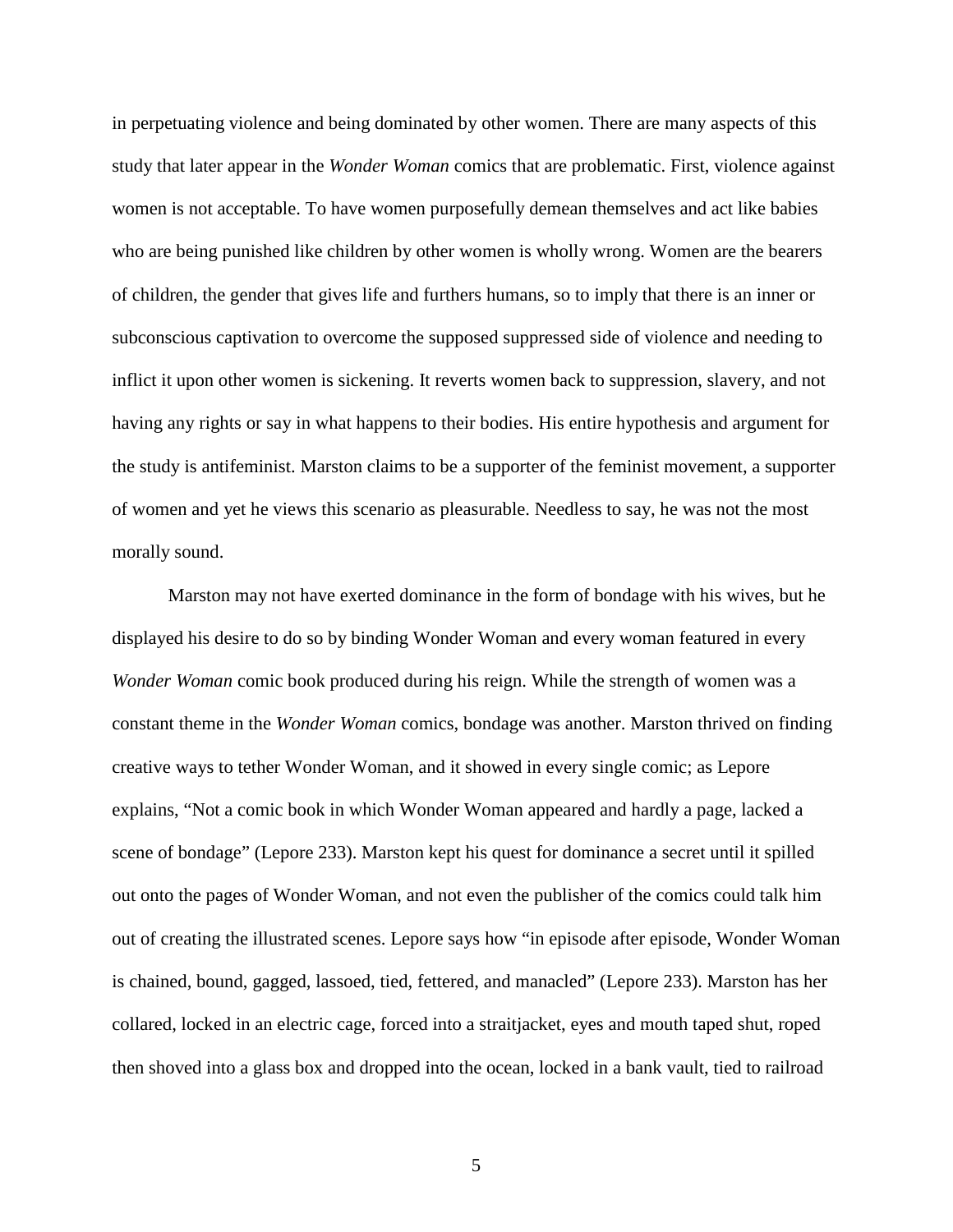tracks, pinned to a wall, on every single comic page (Lepore 233). While Marston claimed to support the feminist movement, he indubitably was not. Marston does not exempt Wonder Woman's alter ego, Diana Prince, from being shackled, as displayed in one episode where she is chained to a kitchen stove. It's true that many of these same images of Wonder Woman and every woman appearing in the comics in chains are represented through images and hold a prominent place in the feminist and suffrage movement protest "as an allegorical representation of their lack of rights and liberties—there's more to it than that" (Lepore 234). Though loyal fans and critics voice objections to these tired scenes, Marston sees them as educational.

As Marston responded in a letter to Charles Gaines, the publisher of DC Comics, voicing his sexist views:

This, my dear friend, is the one truly great contribution of my *Wonder Woman* strip to the moral education of the young. The only hope for peace is to teach young people who are full of pep and unbound force to enjoy being bound — enjoy submission to kind authority, wise authority, not merely tolerate such submission. Wars will only cease when humans enjoy being bound. (Lepore 238)

Marston's great contribution to educating the young revolved around submission and learning to enjoy it. His claims to support the feminist movement and being one himself remain claims; his mastery in deception from his psychology degree is unmatched. Marston was no feminist; he was a con artist and a good one. He had an entire country fooled with his *Wonder Woman* comics and was teaching generations of boys to keep girls tied down. When female comic staff member Dorothy Roubicek, with six months of experience, was asked her opinion on the current *Wonder Woman* comics, she objected to incorporating bondage. Marston met her objections with laughter. Lepore adds that Marston told Gaines that "the secret of a woman's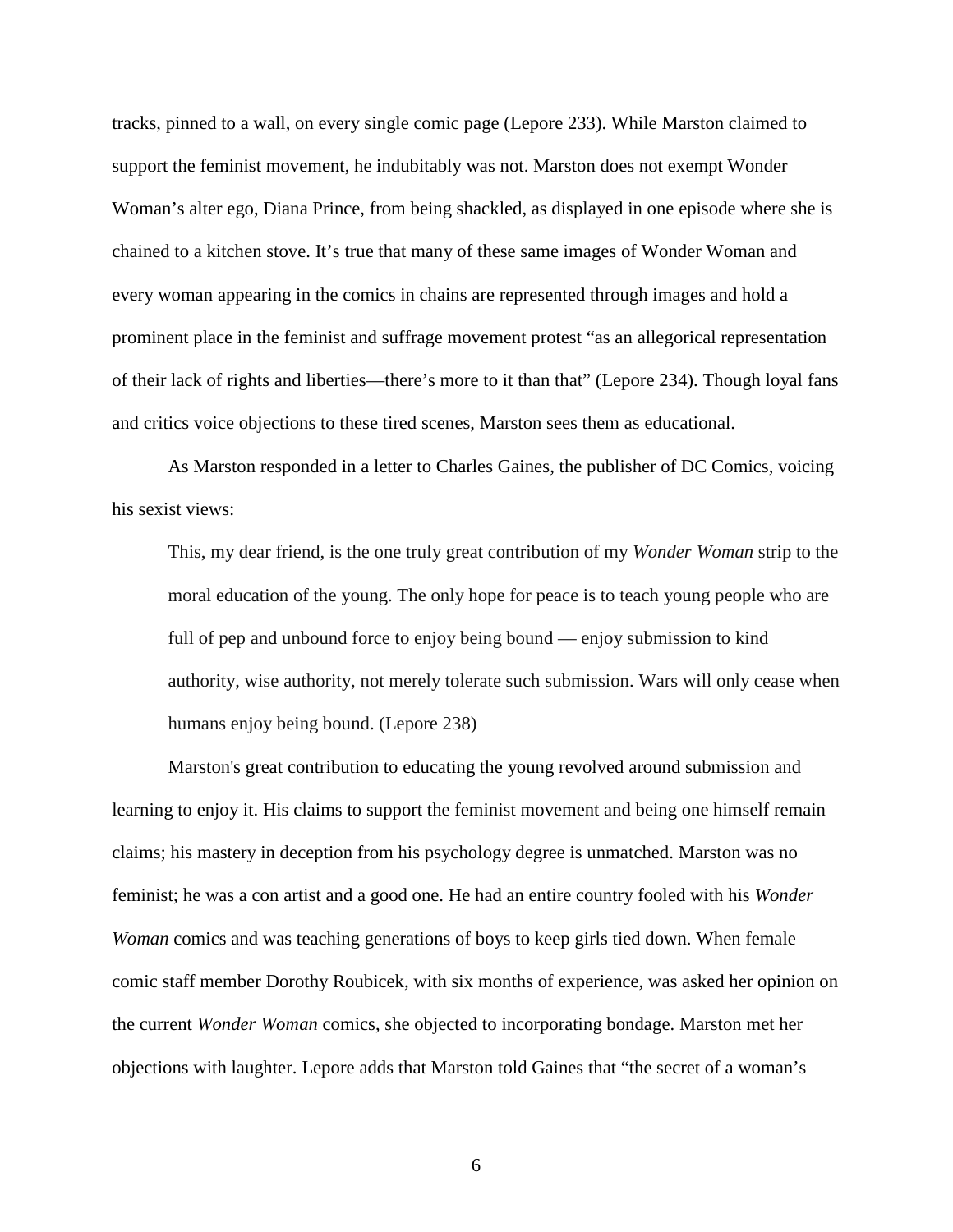allure, [is that] women enjoy submission–being bound" (Lepore 237). Marston may have created her for the feminist movement, but his actions only harmed her. The version of Wonder Woman that he created was heavy on exploring themes reflective of specific gender roles. He claims to have created Wonder Woman as "a standard among children and young people of strong, free, courageous womanhood" (Lepore 220). With every intention to "combat the idea that women were inferior to men, and inspire girls to self-confidence and achievement in athletics, occupations and professions monopolized by men'' (Lepore 220). Marston gave her a space to be an independent woman where she ran for president and became a scientist and leader. Yet, he subjected her to men's metaphorical and literal tyrannical chains, which she spent the majority of comics freeing herself from. Marston set the tone for Wonder Woman to constantly be at the mercy of men who captured her time and time again. He enjoyed writing detailed scenes with specific instructions to her first illustrator, H.G. Peter, on how to tie her up, stating, "All women enjoy submission, particularly in sexual ways" (Morris 78). Stuck in his superiority complex, Marston claimed to know what women subconsciously desired, ignorantly believing he understood the female mind and argued that their power resides in traditional feminine roles: "their superiority came from the ability to nurture, protect, to submit" (Morris 78). He believed that men craved dominance and power, whereas women's ability to submit "to loving authority" was the only solution to lead America into peaceful bliss; his actions were more accurate than his words. He took this potentially strong character and made her a victimized woman.

After he died in 1947, Marston's exploitation of Wonder Woman continued for seventyfive years and forty-four artists. As each new editor and comic team arrives with their own ideas and values for Wonder Woman, the previous storylines are abandoned. Each comic becomes a reboot of the infamous heroine. The suit she wears morphs into an over-the-top, barely-there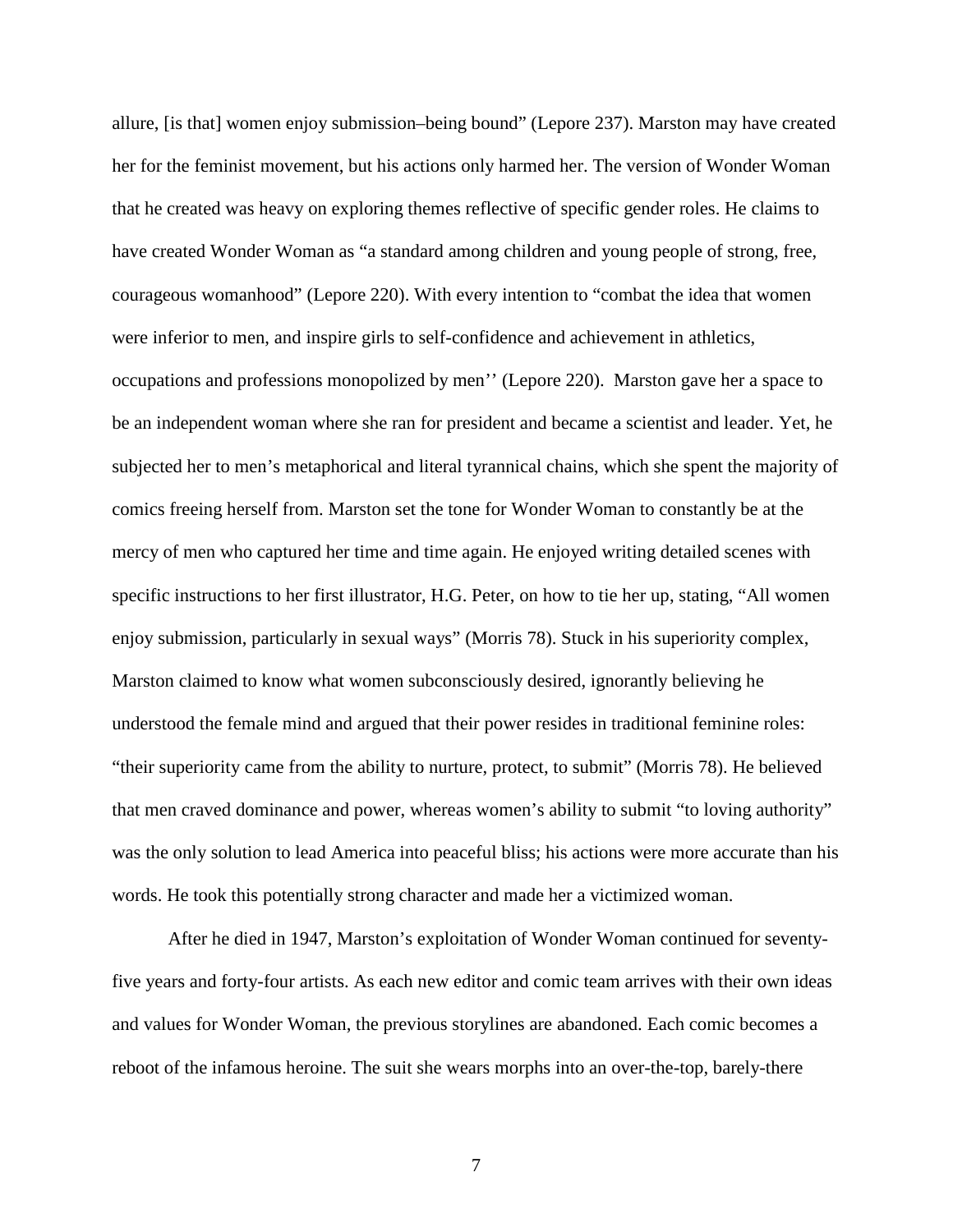leather bikini, a one-piece swimsuit that reveals more than it covers, and even unfortunately, a thong that she is illustrated wearing during an interview with Lois Lane in 2001. As Morris explains, the superheroine's waist shrunk, her breasts and legs grew, her uniform a size extra small, and she was sidelined as a secretary (Morris 79). Marston, cast aside as Gardner Fox, who worked mainly on the *Batman* and *Hawkman* comics, wrote the *Justice League* Comics, where Wonder Woman is yet again helpless and useless (Lepore 211). She hardly ever leaves the Justice Society headquarters because she must answer the mail. Fox claimed that she did so happily in Justice League. In doing so, Morris explains how it strips Wonder Woman of her power: "effectively making Wonder Woman unable to obtain the right to individual conscience and judgment, but instead giving her the role of upholding the characteristics that men believed best suited a 'powerful' woman" (Morris 79). At the time, men including Fox believed that women, and Wonder Woman needed to be silent, secretarial, to focus on the home, and ultimately, to submit to men.

 One of Marston's widows, Sadie Elizabeth Holloway, pitched herself as the new writer and publisher of *Wonder Woman* to the new editor-in-chief, Jack Leibowitz. Still, the DC comic editor did not think she suited the position. Robert Kanigher, who replaced Marston as editor and remained the dictator of Wonder Woman's life for twenty years, the longest run by a writer on the comic to date, transformed Wonder Woman into a degraded female whose primary concerns centered around her forced marriage to Steve Trevor rather than her superhero duties. He was not known for his support of the women's movement and was later called a chauvinist by his assistant. Kanigher had Wonder Woman quit her job as the Justice Society secretary and made her the editor of a Hopeless Hearts advice column where she advised brokenhearted couples. Nonetheless, the powerlessness that Wonder Woman experienced only increased when Mike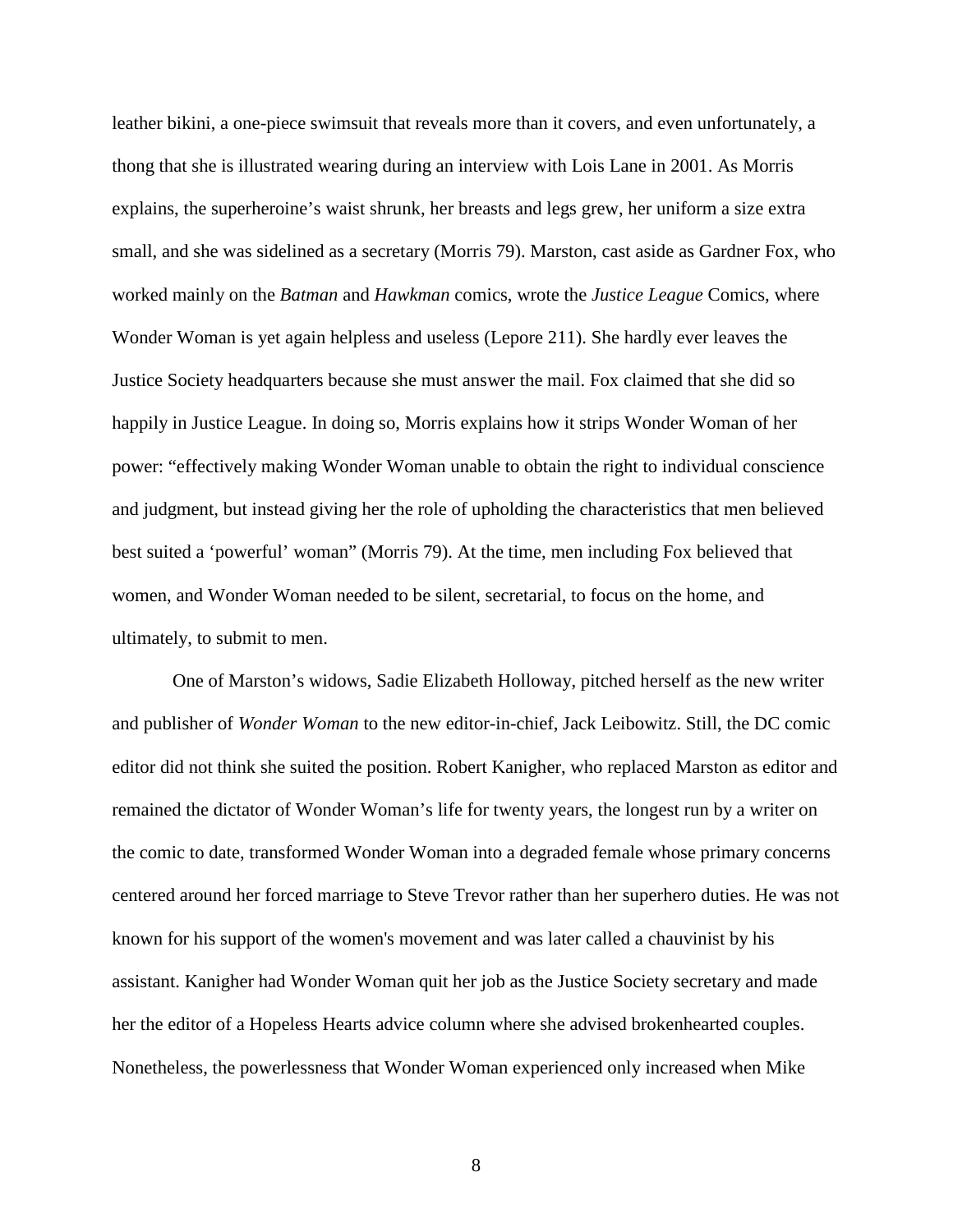Sekowsky joined the comic team as an illustrator, where he completely removed Wonder Woman's powers, stripping her of the iconic star-spangled outfit instead, making her a fashion designer. The only attribute of Wonder Woman that remained consistent throughout her adaptations was the power she had to control men with her body. Her figure transformed into, what Sekowsky defined as, a feminine, womanly body, her features softened, her clothing not suitable for battle and defending the World, and he replaced her boots with ballet slippers because they looked good to the male viewer (Bergstrom 59).

 In the mid to late 1950s, DC Comics and other comics in the industry were subject to hearings by the Senate Subcommittee on Juvenile Delinquency that claimed comics were becoming a threat to the values of American children. Hannan Morris explains how the U.S Senate, upon hearing the concerns of Fredric Wertham, a psychiatrist who pleaded to the Senate that the comics and their violent depictions harmed children, further led the Comics Magazine Association of America (CMAA) to enforce a new code of conduct (Morris 79). The Senate concluded that the CMAA needed to adopt a unique code that put American values first. It prohibited specific material from hitting the shelves and said that comics could not: "contain or make a reference to anything cruel, kinky, unconventional, or homosexual" (Bergstrom 20) and those comics need to be conventional, "the treatment of love-romance stories shall emphasize the value of the home and the sanctity of marriage" (Morris 79). This new code encouraged Kanigher to create a version of the *Wonder Woman* comics solely concerned with marriage. Steve Trevor became a dominating figure in her life, altering her motivations and forcing Wonder Woman to marry him in one comic by using her lasso of truth— "destroying Wonder Woman's freedom to choose for herself" (Morris 79-80). Wonder Woman remained powerless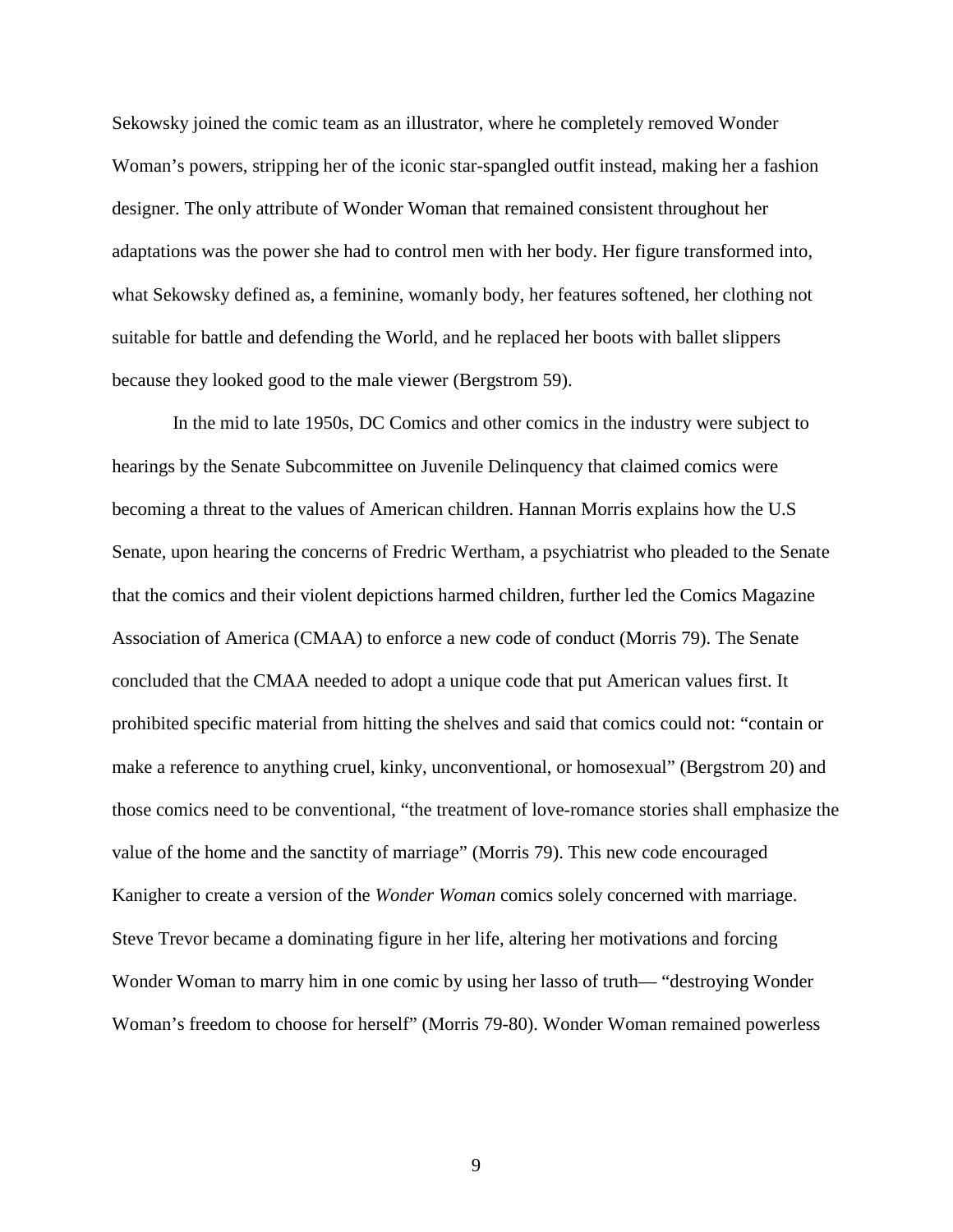and objectified when Mike Sekowsky took over scripting and illustrations; Wonder Woman's lips get fuller, more luscious, and her eyes full of lust.

The hearing followed the end of World War II when millions of women were told that for the sake of peace, their labor was no longer needed as it threatened the stability of the nation and undermined male authority (Lepore 271). Wonder Woman entered what is known as the "Diana Prince Era," in which she chose to abandon her superpowers to live and fit into the world of man and run a clothing boutique. No longer Wonder Woman, Diana Prince became a babysitter, a fashion model, a movie star, and a housewife to Steve Trevor. Meanwhile, the rising popularity of second-wave feminism that was governing daily newspapers and magazines:

Focused on supporting women's autonomy over their bodies through access to contraception and abortion and on increasing the number of women in domains previously dominated by men, such as education, politics, and the corporate world. Public awareness discussion of women's rights, issues, and criticisms of patriarchy were amplified (Harvey 11).

Second-wave feminism's focus was everything that Wonder Woman's creator intended her to represent. Yet, she was busy being tied up, again and again, she had no autonomy over her own body because it was dominated by her illustrators and editors. While Diana was cooking dinner for Steve Trevor, she was meant to be a representation of the one-woman revolution happening in feminism. In July of 1970 Wonder Woman's illegal comeback in an underground comic, *It Ain't Me Babe* featured the heroine marching in a protest, but DC Comics still had Wonder Woman in chains. It wasn't until a few years later, that *Wonder Woman* made a strong comeback thanks to the efforts of feminist icon Gloria Steinem, who called DC Comics directly stating her concerns on the whereabouts of the beloved superheroine. She told them how important Wonder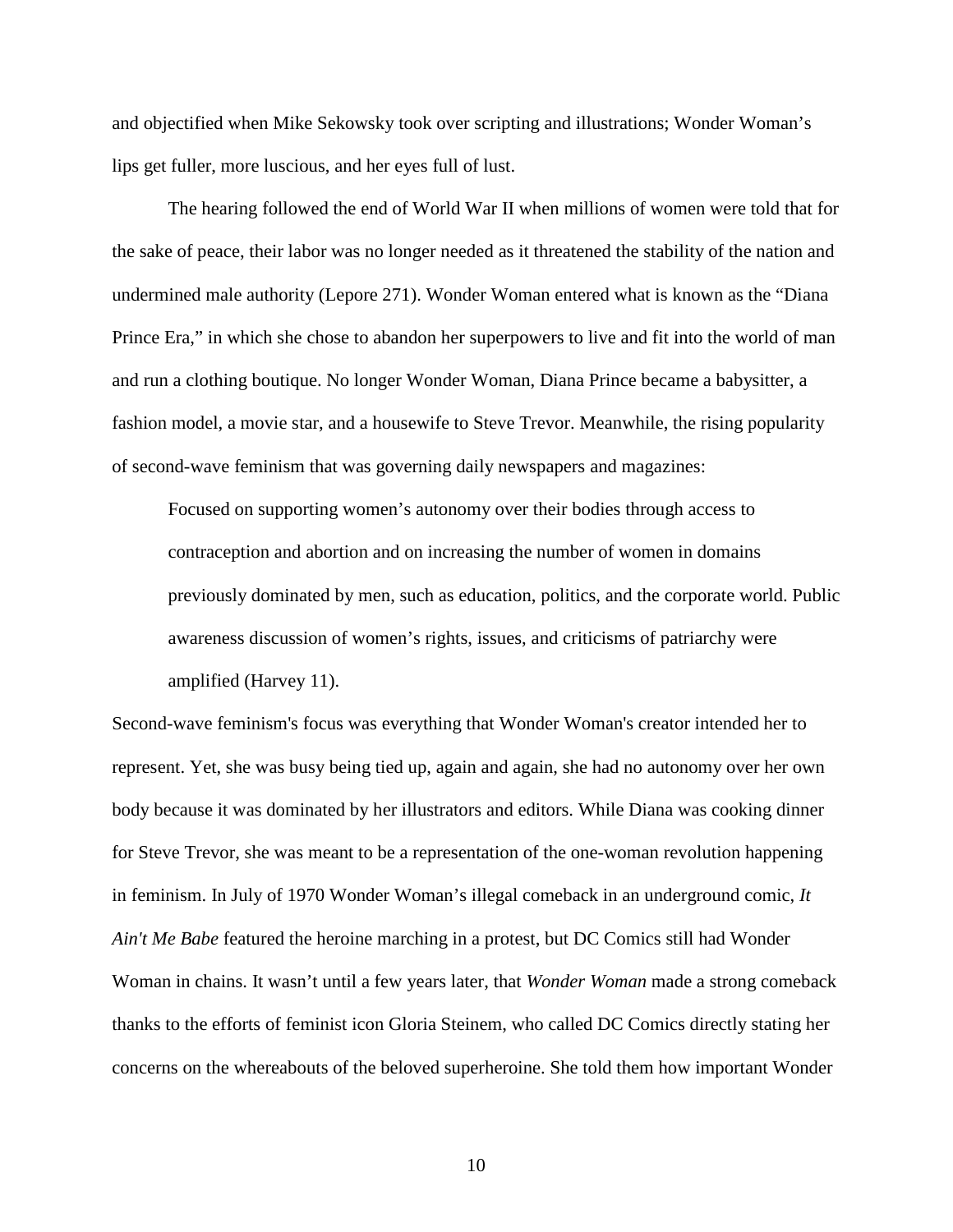Woman is to the "young women of America" (Lepore 287). Steinem grew up reading the original *Wonder Woman* comics and when she looked back in the 70s at the *Wonder Woman* stories from the 1940s, she saw their underlying feminist message. In the beginning, Wonder Woman was intended to have a feminist message but as time passed, while her superhuman strength remained she became more submissive to men. (Lepore 285-285). At first, it's difficult and incomprehensible to discern why Steinem would be such a fan of the Wonder Woman comics. She was not a feminist icon like Steinem, she had not accomplished anything. Upon further inspection of Jill Lepore's *The Secret History of Wonder Woman*, it becomes clear that perhaps Steinem admired Wonder Woman despite the fact that she is bound in every single comic on just about every single page, because she is able to get out of her binds. Wonder Woman escapes using her intellect, wit, and her training she spent a lifetime on Themyscira learning. Naturally, Steinem was upset when the Diana Prince era began in 1968 and Wonder Woman wasn't called Wonder Woman anymore. She had lost her iconic outfit and superpowers. With the renewed women's movement in 1971, Steinem was determined to see Wonder Woman's comeback. Wonder Woman was featured on the cover of *Ms. Magazine* along with a four page pull out that re-introduced Wonder Woman into the era and second-wave feminism. Steinem inspired *Ms. Magazine's* declaration of Wonder Woman for president in July of 1972, another feminist confrontation directed at DC Comics. By 1973, Wonder Woman was named "a symbol of feminist revolt" and the Supreme Court issued a ruling legalizing abortion (Lepore 287). Again, it took a feminist voice to get Wonder Woman back to fighting for justice and those that cannot fight for themselves.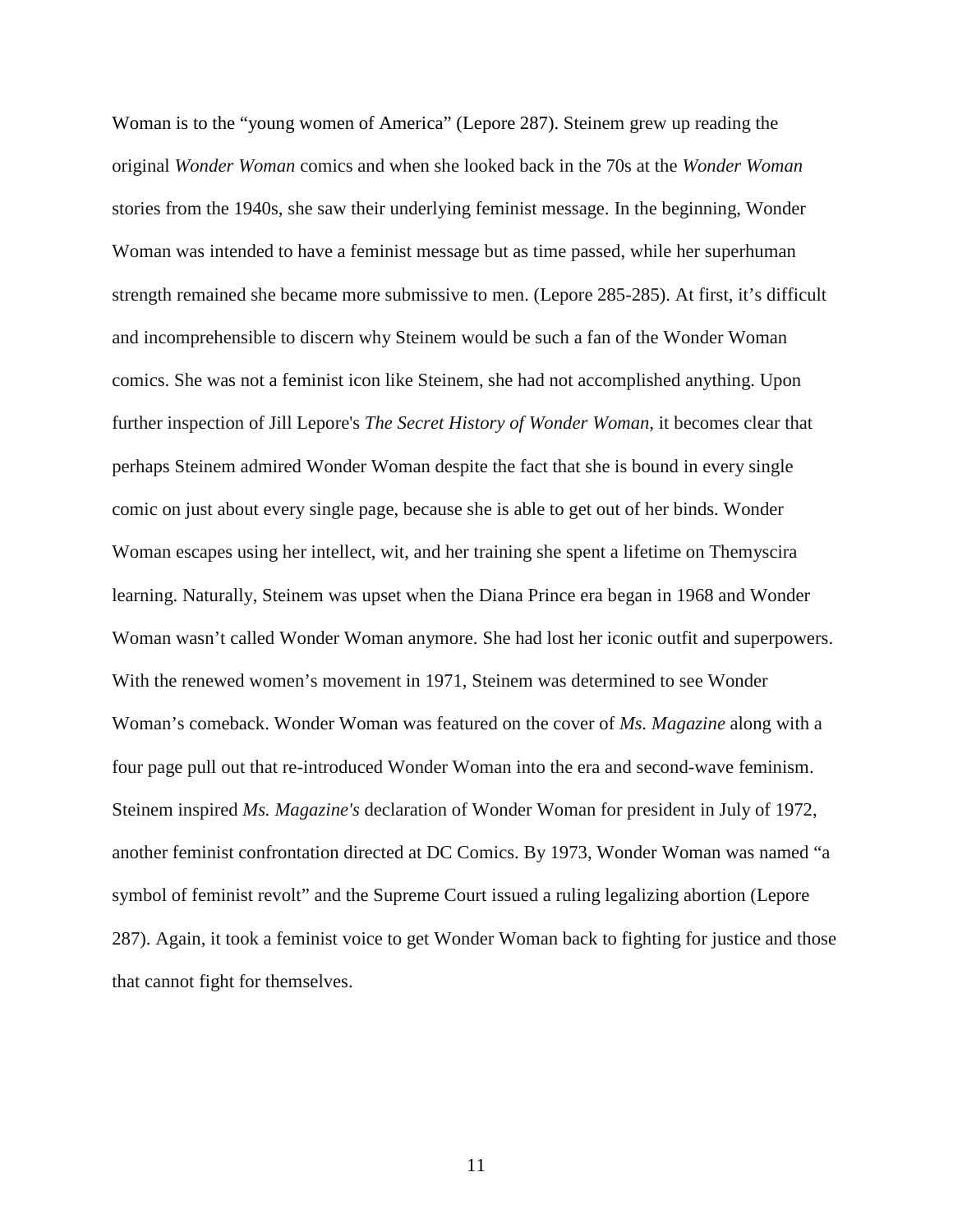However, there was no feminist voice among her many different creators. The constant in Diana's life is her treatment by her male counterparts and using her ever-transforming body to control men, in comic after comic. Her body that was once created and built for fighting, which showed the lifetime of training she experienced on Themyscira, was altered every time a new male illustrator drew his version of the ideal woman. Seventy-five years went by, and all Wonder Woman had to offer was sex appeal. Loyal fans stuck by Wonder Woman but were eager, if not desperate, for her to have an authentic female and feminist voice. Wonder Woman needed to be let loose and untamed; after all, she's the greatest warrior Earth has ever known. In the hands of Wonder Woman's one authentic feminist voice, Patty Jenkins completely altered this aspect of the comic. She emphasizes Wonder Woman's values, warmth, sense of humor, strength, and the years spent training to be the fiercest Amazon warrior the world has ever seen. On-screen is a woman who naturally respects other women as strong, beautiful individuals capable of making their own decisions and frankly beating out male warriors because they can do it better. Jenkins' most crucial decision in her portrayal of Wonder Woman was casting Gal Gadot – a producer of the film and former law student who won Miss Israel 2004 – is a professional in Kung Fu, Kickboxing, Jujitsu, Swordsmanship, and Brazilian Capoeira (Virginiás 485). She also served a mandatory two years as an enlisted soldier of the Israel Defense Forces. She was promoted to a combat trainer, meaning she could handle a weapon, and herself (Bergstrom 105). Gal Gadot, a woman who represents and exudes strength, compassion, kindness, beauty, and is well-versed in various fighting disciplines, is unlike any Wonder Woman before her. She naturally embodies qualities that women and girls should look up to. With feminist values embedded into the direction, acting, and after a long-fought battle over compensation and budget, Gal Gadot helped Patty Jenkins turn this film into a feminist movie.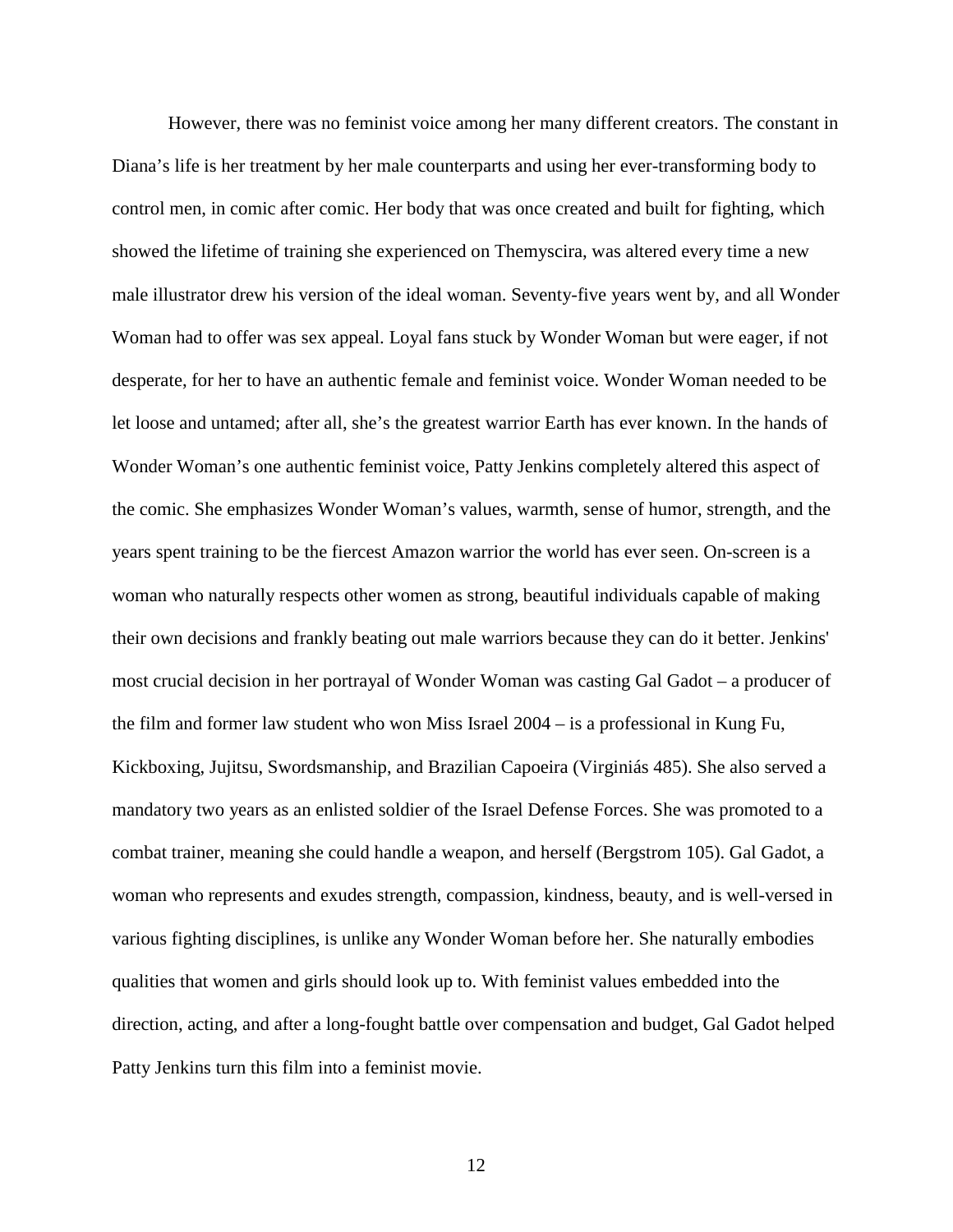#### *II. Director Patty Jenkins and her Feminist Voice*

Women directing action movies are a rarity in the cinematic world. Only nine female directors have directed big-budget films of \$100 million or higher within that realm. To name a few, Kathryn Bigelow, having directed three out of the ten most well-known action movies (*The Hurt Locker, Zero Dark 30*), is the first and only female director to win an Oscar for Best Director for *K-19: The Widowmaker*. Jennifer Yuh Nelson, the director of *Kung Fu Panda 2*, had one of the enormous budgets of \$150 million and was brought back for the third and final installment but was paired with a male director (Welk). Lana and Lily Wachowski teamed up to bring us the *Cloud Atlas* (\$128 million) and *Jupiter Ascending* (\$176 million) films that raked in just as much money as they spent (Welk). Another female director worth mentioning is Anna Boden. She was also matched with a male co-director Ryan Fleck for Marvel Comics' 2018 debut female lead film *Captain Marvel*, a year after the premiere of *Wonder Woman*. *Wonder Woman's* budget (\$150 million) comes in just under *Captain Marvel's* at \$158 million to create the film, which is more than what was spent to make *Captain America* in 2011 with a budget of \$140 million (Welk). The common theme to each of these female directors is how hard they had to fight to make these movies and get compensated like a man. Even in 2014, in a world full of advancements in technology, and access to information, 85% of all films produced and made in Hollywood still did not have female directors or writers, and 92% had no female cinematographers (Morris 81). The male perspective and thus the male gaze is an unfortunate and consequential outcome of the lack of females on set (Morris 81). The pressure for a woman to take on an action film is a heavy burden because of past representations of female characters in action movies. For instance, Patty Jenkins shattered records for a female director's largest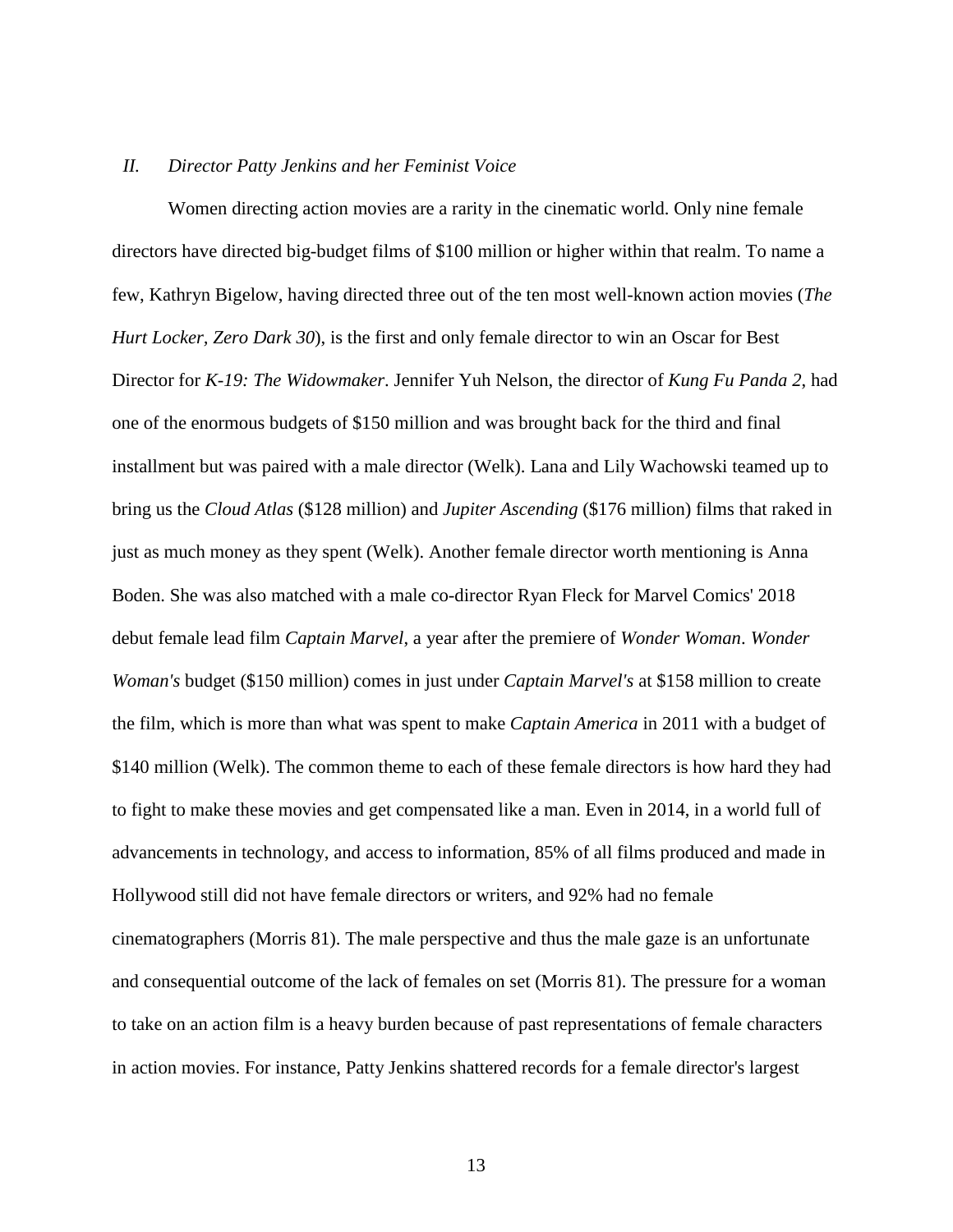opening. *Wonder Woman* is the highest-grossing film directed by a woman bringing in close to \$1 billion worldwide as women and men watched *Wonder Woman* take claim to the big screen. The difference with Jenkins' direction is the authentic depiction from her own experience of what it means to be a woman and a feminist. She establishes her characters, her female characters as independent subjects, the center of the film, and not sexualized objectified items. Jenkins cares about how her characters, specifically female characters, are viewed in her films. One of the most impressive and liberating aspects of the film is that while critics have read the film as a feminist manifesto, Jenkins did not set out to intentionally create a feminist film. She says, "That is the success of feminism. I have always wanted to be last-wave feminism, where you're so feminist, you're not thinking about it at all. Where are you're like, 'Of course this superhero is the greatest superhero of all time. Oh, she's a woman? I wasn't even thinking about that!'" (Setoodeh) Which speaks to Jenkins' skills as a director that she could naturally embodies these feminist qualities in a film and portrayed them beautifully without trying to oversell *Wonder Woman* as a feminist film. It's a wonderful notion to think that at her core, Jenkins is so feminist, and believes in the movement to the point that she doesn't have to try to be feminist at all, it comes as naturally as breathing.

Patty Jenkins was under a lot of pressure to produce a *Wonder Woman* film that would set the stage for how female-directed, female-led action films and any action film would be directed from this point forward. Jenkins fought a hard battle for her compensation to direct *Wonder Woman* and produce this film in a way that brought not just women and girls to watch it but also the male ticket buyer. One critic commented, "The success of 'Wonder Woman' will probably encourage studios to do more to equalize the playing field. For years, female superheroes were held back by the argument — a ridiculous one in the eyes of most critics — that male ticket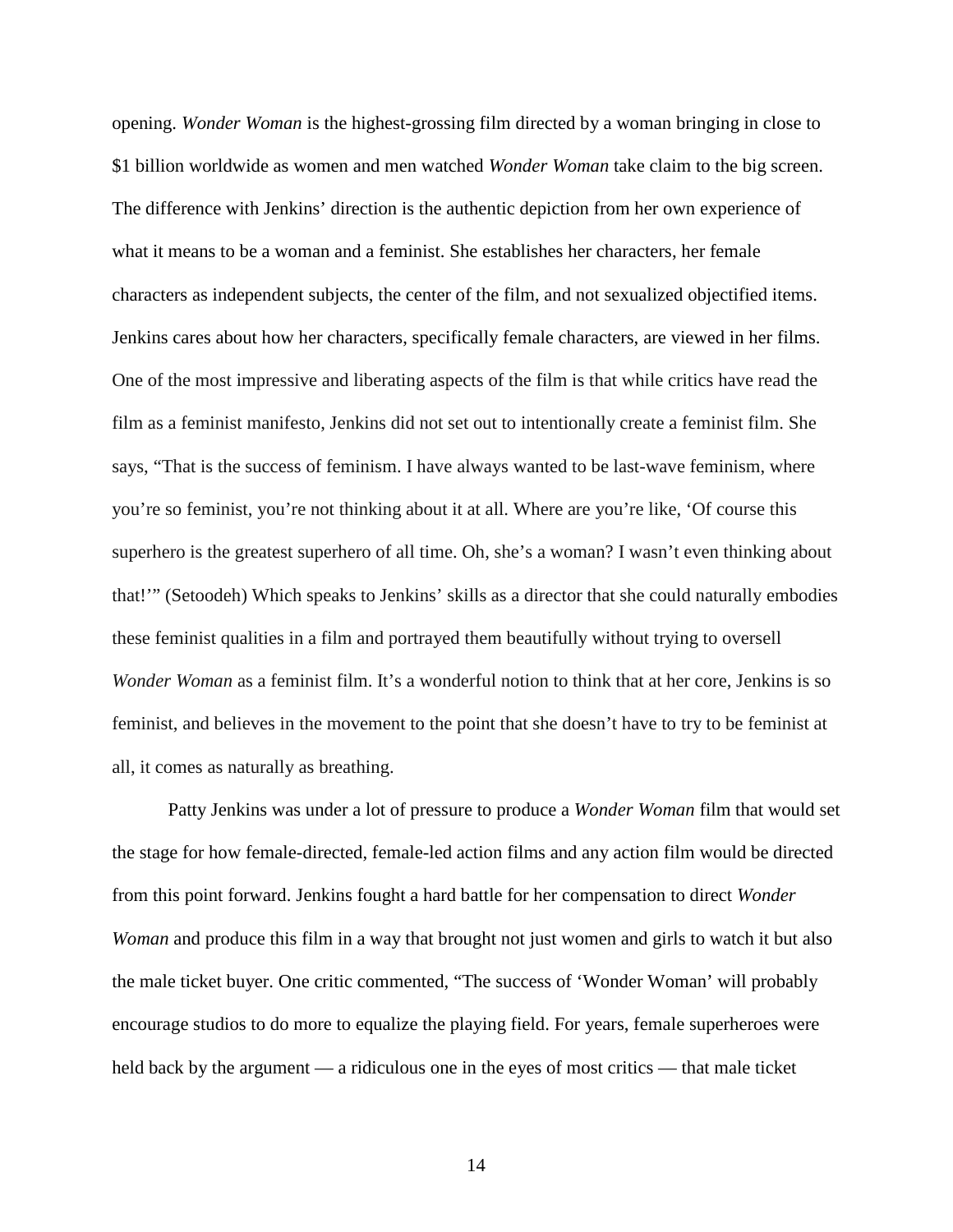buyer would stay home if a woman held the action; the failures of 'Catwoman' in 2004 and 'Elektra' in 2005 were used as proof" (Barnes). Female action leads were not given the time of day, yet there have been ten film adaptations of *Batman* since the first film, *Batman: The Movie*  in 1966, and the most recent, *The Batman* in 2022 (Sharma). DC Comics' other infamous hero *Superman* has had his run of films with six film adaptations beginning in 1978 with *Superman* and ending with *Man of Stee*l in 2013 (NinjaSelection). The box office success of the DC Comics films *Superman* and *Batman* did not make it easier for Jenkins to lead *Wonder Woman* to success. It made the pressure astronomical and came loaded with gender politics because the superhero genre is known to be the film industry's biggest boys' club on both sides of the camera.

If Jenkins had failed, it could have further excluded female superheroes and given critics another reason to leave the superhero films for men. Instead, *Wonder Woman* was a great success. The past *Batman* and *Superman* films don't even compare to the numbers that *Wonder Woman* brought in. An estimated \$227.5 million in tickets, domestic and international, were sold on opening weekend for *Wonder Woman* (Barnes). The president of Warner Brothers noted in a poll that turnout for the opening weekend of *Wonder Woman* was 52% female and 48% male (Barnes). Though, some *Wonder Woman* fans, and supporters didn't care to cater to the male viewer. In fact, "The Alamo Drafthouse theater chain angered some men and drew a smattering of formal discrimination complaints when it scheduled a series of 'no guys allowed' screenings. 'Apologies, gentlemen, but we're embracing our girl power,' Alamo's announcement read" (Barnes). The results of the complaints were women rallying together, "the screenings sold out; proceeds were to go to Planned Parenthood" (Barnes). Gal Gadot and Patty Jenkins joined forces to create the best version of *Wonder Woman* the world had ever seen. Jenkins' choice of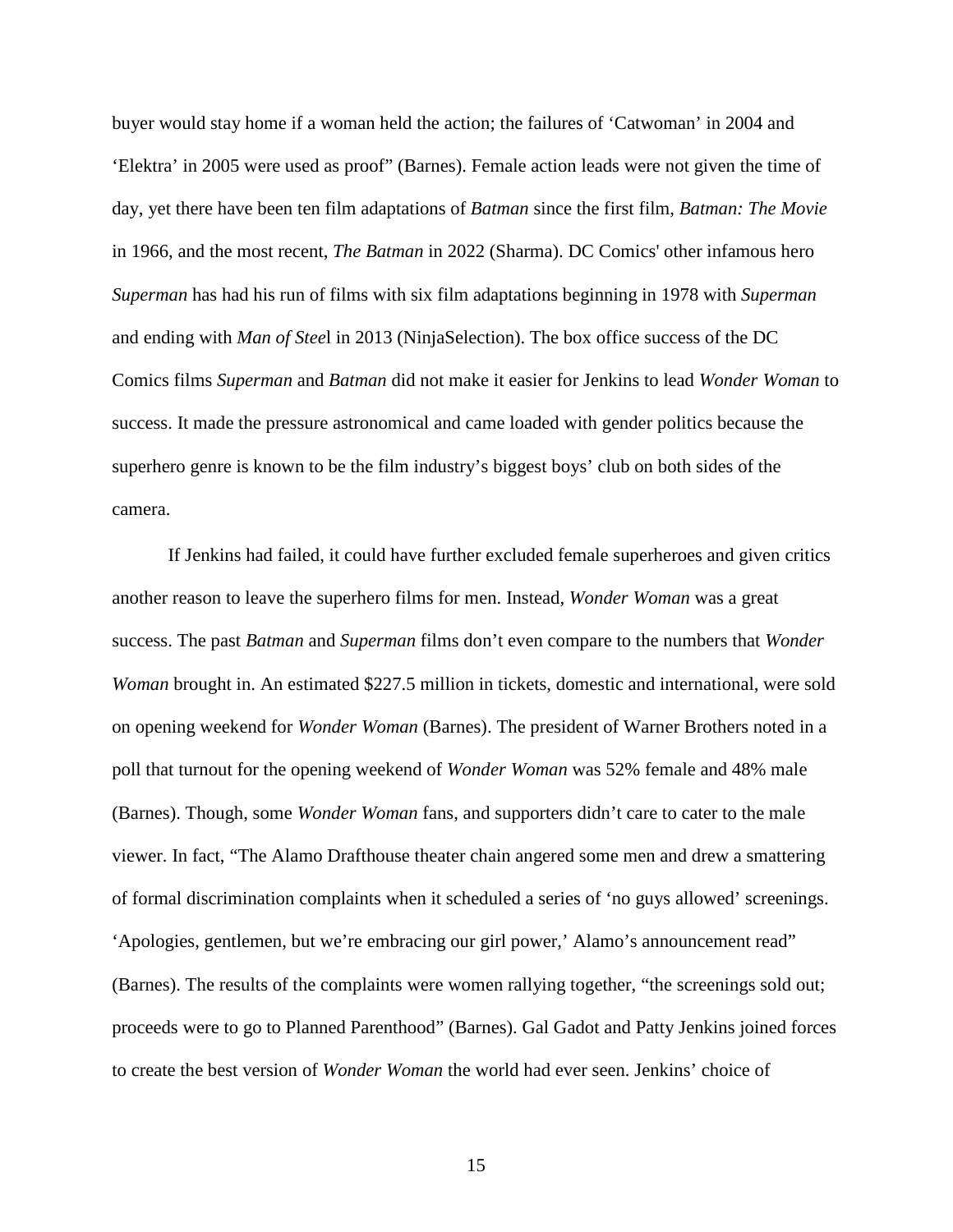direction for the *Wonder Woman* film got its perhaps fourth-wave feminist script that writer Alan Heinberg enhanced (Barnes). For example, "one of the best things about 'Wonder Woman' and its script by Allan Heinberg is its lightness, sense of discovery, and the way it flips the script on anyone who ever nattered on about how feminists are ugly, man-hating prudes" (Rosenberg). With Gadot taking on the feminist role in the film, Wonder Woman is finally front and center, obtaining the cinematic attention and critical audience reception that she has deserved in the seventy-five years it took to get to this adaptation. A large part of the reason Gal Gadot took on this project was representation. She says, "for boys— lucky them – they got to experience, since the beginning of movies, that they were the protagonists, they were the strong ones, they saved the day" (Sales). Unfortunately, women and girls, especially of color, do not get the same representation in media and film. Gal continues to say, "of course it's ultra-important for me because I'm a mother of two girls – to show them the potential of what they can be. And it doesn't necessarily mean that they have to be athletic or physically strong – that too – but they can be bigger than life" (Sales). This aspect of dreaming about becoming someone or something after you have visually seen it and it is represented to you is a large part of the film and why so many girls and women identify with Wonder Woman. Gadot speaks about providing and being role models to the next generations and educating them on equality. Interestingly, Gadot attributes her definition of feminism equally to her husband. She says that "feminism is not about burning bras and hating men" rather it's about gender equality and educating boys and showing them strong women in powerful positions doing good with that power. It's also, "expanding the possibilities of what women can be. I know I couldn't do this without my husband." (Chitwood) That is the beautifully depicted aspect of the 2017 *Wonder Woman* film. It is not just placing a female into a superhero movie; this film embraces a larger message of what it means to be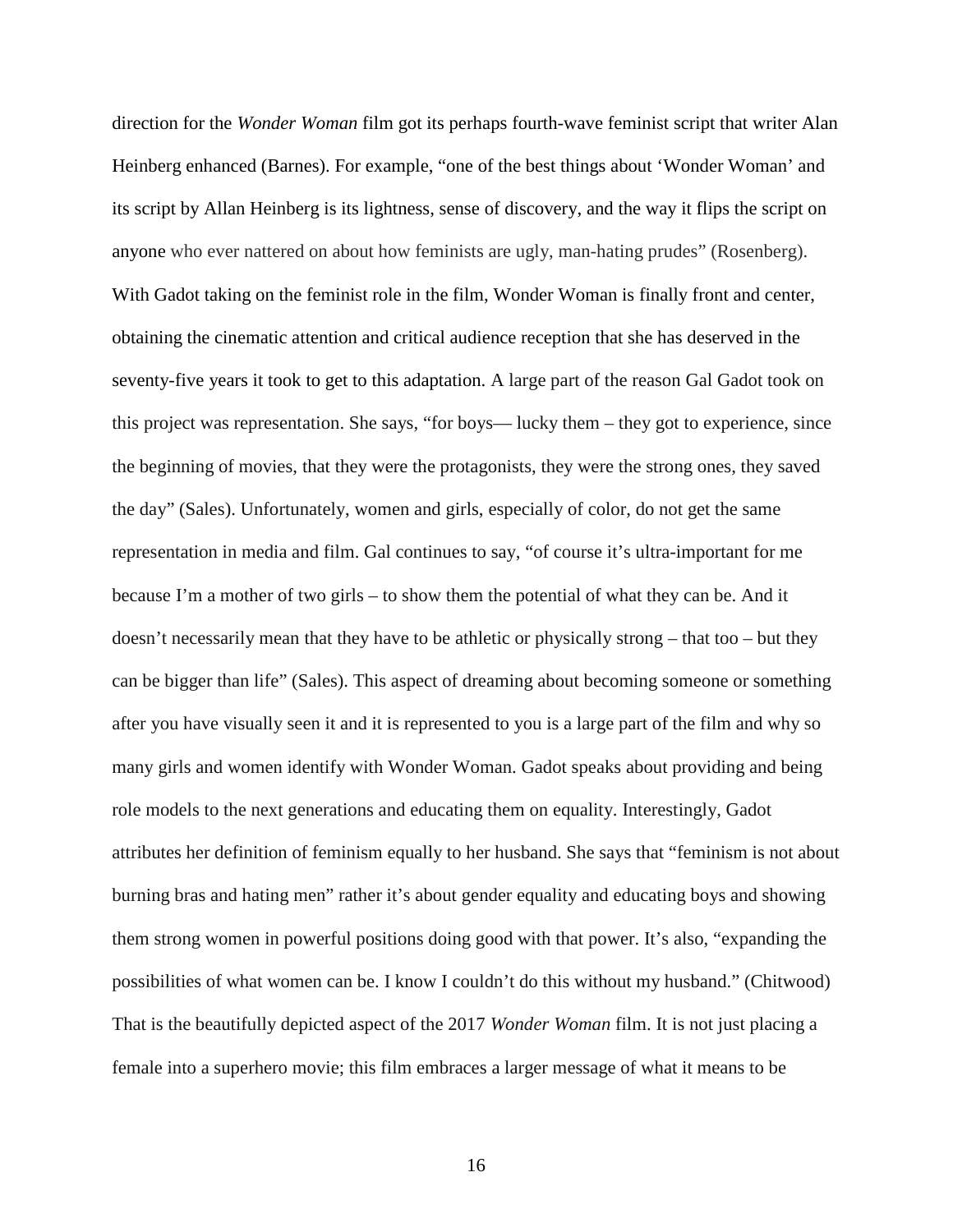feminist about what equality means and signaling to young people everywhere that gender equality can be achieved if we take the right steps towards it.

One of the most well done and greatest challenges of the 2017 *Wonder Woman* film was establishing a balance between portraying Wonder Woman as strong, confident, and feminine, and warm. "Diana is erudite but unworldly, witty but never ironic, supremely self-confident, and utterly mystified by the modern world. In his film review, its capacity for cruelty is a perpetual shock to her, even though she herself is a prodigy of violence," critic A.O. Scott says. While she may have been born in the aftermath of a war amongst the gods, another difference to note is that Wonder Woman's background differs from many of the lone wolf male superheroes suffering from Post-Traumatic Stress Disorder and extreme trauma in their youth. This further explains how, "unlike most of her male counterparts, its heroine is not trying to exorcise inner demons or work out messiah issues. She wants to function freely in the world, help when needed, and be respected for her abilities. No wonder she encounters so much resistance" (A.O.Scott). Wonder Woman's childhood and growth prepared her not just to compete against others and train together. She also learned how to work as a team, providing Wonder Woman with a solid foundation as she set out on her mission to save the world from Ares, the god of war.

Princess Diana, who later adopts the name of Wonder Woman, and her alter ego, Diana Prince, is raised in the presence of feminism and equality on the island of Themyscira, home to the Amazons. Amazonian women were created to influence men's hearts with love and restore peace during the deadly war between the gods. Jenkins' choice of actresses that play the Amazonian women includes professionals in Wrestling, CrossFit Champion women, Olympians, trainers, and farmers who train and fight (Morris 84). Jenkins' depiction of the Amazons does not ooze with sexuality or submission; they are portrayed as warriors, women of all trades. The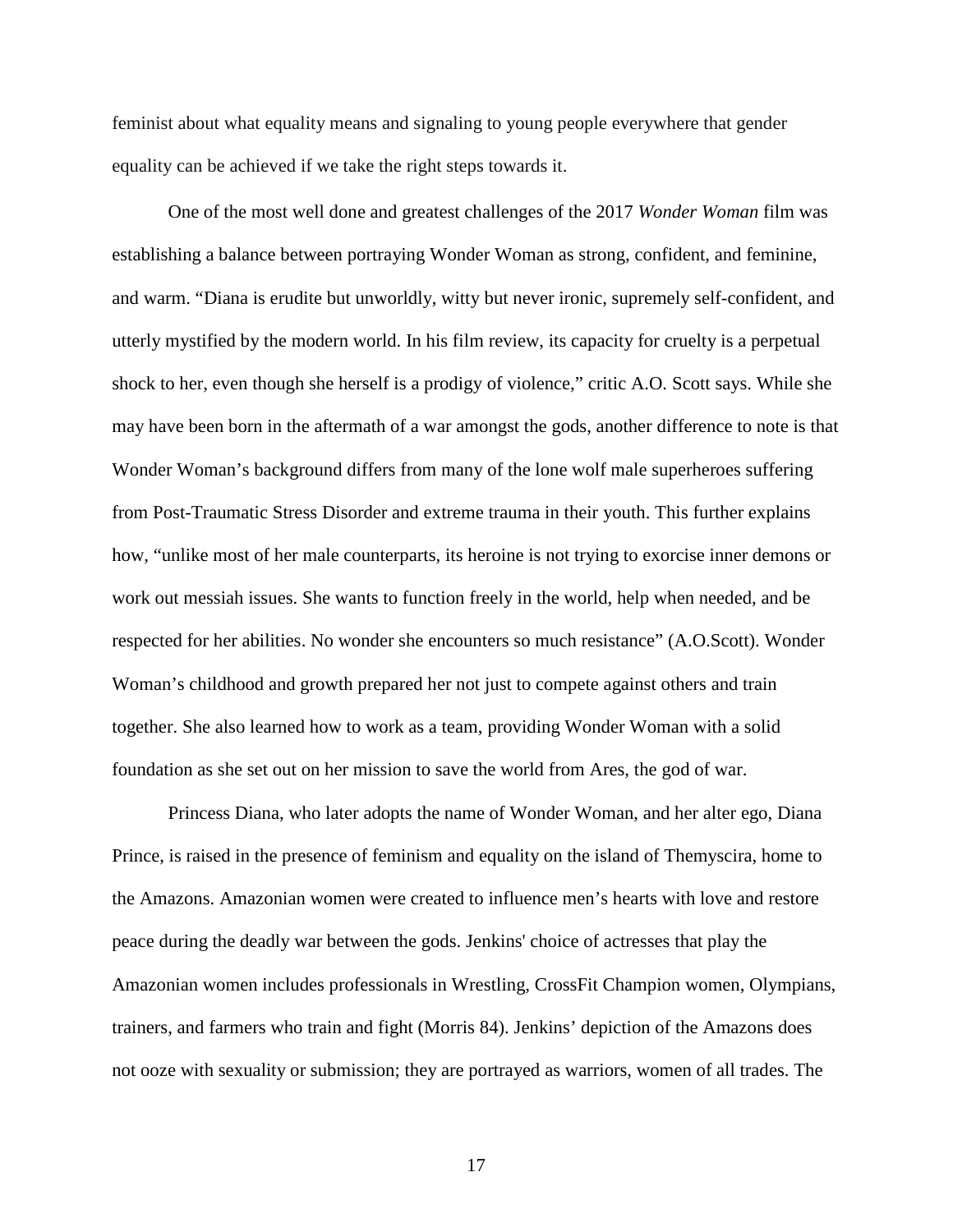camera focuses on their armor, their intelligence, and their motion skill sets. Jenkins creates a space and presence for strong, feminine women in this cinematic medium. Each Amazonian woman has distinct outfits and hairstyles that only aid the fierce women in their quest to defend the universe against Ares. Diana grew up admiring the Amazonian women:

To her, the only child on the island, this is the norm for what warriors look like: racially diverse, agile and precise, lethally strong—and female. Some of the Amazons are young, many more look over 40. Some are muscular, others more slight. They trade blows with spectacular, staggering power, all in spirited camaraderie. Diana sees herself in them. She wants to be just like them. They are, well, her superheroes (Leon).

While her mother, Hippolyta, Queen of the Amazons, was hesitant to begin her training, she finds Diana cannot resist learning to fight. Hippolyta interrupts a secret training session between Diana and Antiope, her aunt, and the fiercest warrior. The Amazon Queen accepts Diana's training as a necessity with the condition that "[Antiope you] will train her harder than any Amazon before her. Five times harder. Ten times harder. Until she is better than even you" (Jenkins). Antiope, true to her word, focused on Diana's training until she defeated every Amazon on the island. "You can never expect a battle to be fair!" Antiope yelled to Diana as they engaged in their final training session (Jenkins). Diana, being pushed past her limits, crosses her arms in defense, discovering her power as the camera focuses on the blast it exudes, knocking both Antiope and Diana to the ground as her untapped, godly potential is realized.

Another empowering moment follows as Steve, a spy for British Intelligence, plane crashes into the waters surrounding Themyscira. Diana rescues him from drowning instead of the usual male rescuing a female. The last thing Steve sees before he sinks along with his stolen plane is her shadowy figure standing on the part of the plane above him. The absence of Diana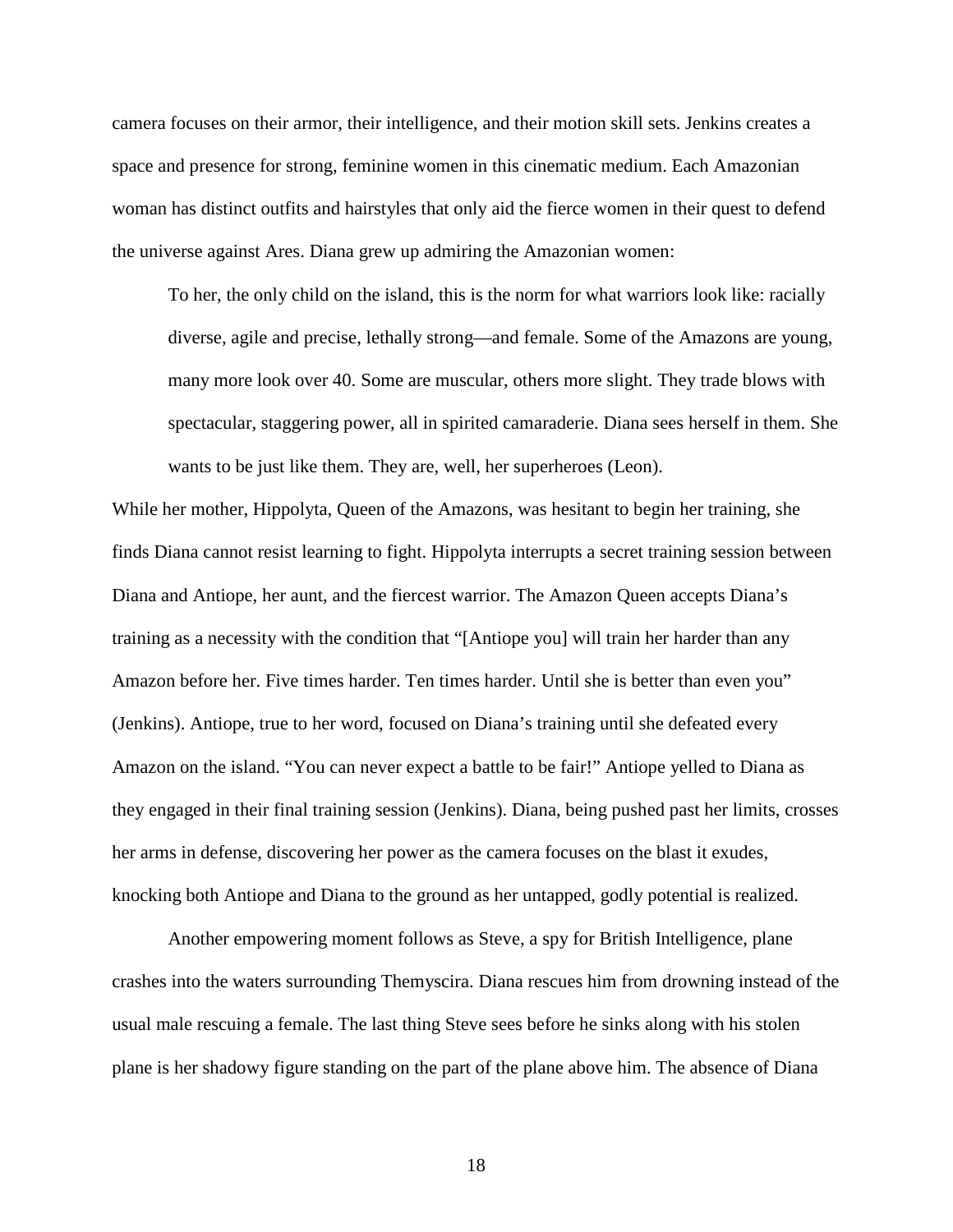running in slow motion, as the camera focused on her figure while she swam, is praised for focusing on the task, not the body. Arguably the best and one of the most comedic moments Jenkins uses her female voice is in the bathing scene as well. After being patched up from the battle on the beach, Steve is bathing when Diana walks in to see if he's finished. It's the first time she experiences the male physique; she does focus on his figure for a second, but not in an uncomfortable ogling manner, and returns her eyes to his face. Steve making light of the situation, humbly claims he is not a "typical example of his sex." He's "above average" (Jenkins). Jenkins establishes a sense of humor in the scene, simultaneously flipping the script on the male gaze. The scene could have been cheesy or backfired on Jenkins, rather it stands as a remarkable moment between two people getting to know each other. This moment in the movie goes to the next level and argues that it's not merely girls who will gain from growing up free of the "distorting influence of misogyny" men and boys would also greatly benefit from the wonderful and liberating influence of a world free of misogyny (Rosenberg). Diana's lack of experience doesn't hinder her character or as a hero. Rather it enhances her ability to understand humans on the most basic level of being human. To Diana, though she has not met a man before Steve, her extensive knowledge through her studies on the island has prepared her to be the exact person, the exact hero that was needed to end the war of all wars, World War I. As she and Steve bid the Amazonian women farewell, at set sail to England, they share a fascinating moment that portrays her enlightened sense of equality and his being influenced by a patriarchal society:

"You don't sleep with women?" Diana asks, not understanding why it's taboo for the time.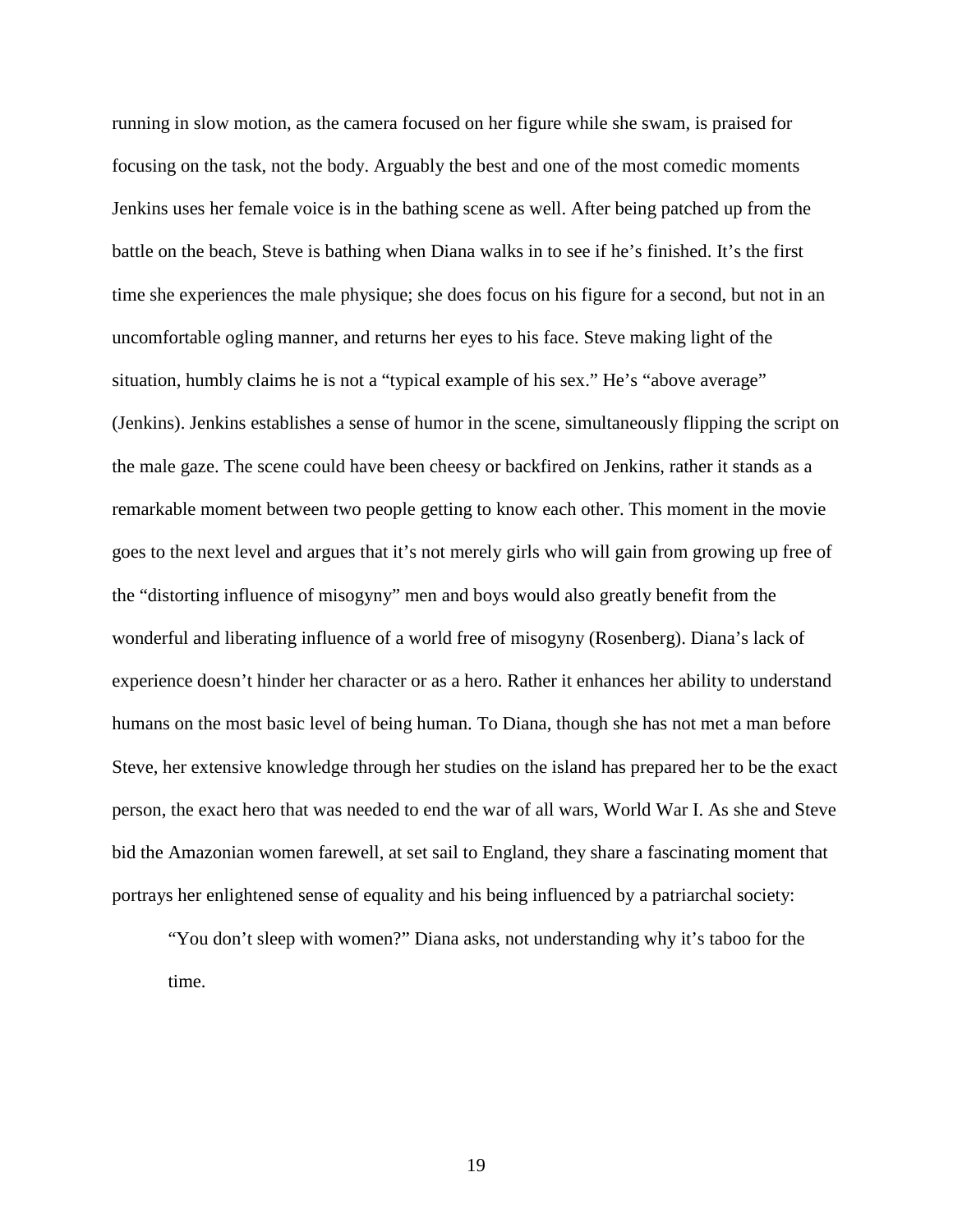"No, I mean, I do sleep with… I sleep with… Yes, I do. But, out of the, uh,... Confines of marriage, it's not polite to assume you know?" Steve then explains marriage to Diana because they don't have it on the island.

"So you cannot sleep with me unless we're married?" Diana asks.

"I'll sleep with you if you want. I'll sleep right there." Steve says. (Jenkins) Diana sees the sleeping situation on the small boat as common sense, and she cannot grasp why a man and a woman cannot sleep in the same make-shift bed together. In her mind, nothing would go on besides sleep. There was no invitation to do anything else but sleep comfortably. Steve, however, believes she is innocent, having grown up on an island of women. This scene was very well played and directed because Diana could be depicted as naïve, yet Jenkins is commenting on the assumptions that Steve and men make about women. Women and men can coexist in the same space without any expectations for sex. Diana is a soldier, Steve is a soldier, and Jenkins is using her female voice, her feminist voice to say that the two can coexist on an equal level as soldiers headed to war.

When they arrived in London, it came to Diana as a surprise that women were limited in their abilities as she arrived in London. Her first conversation with Steve's secretary Etta Candy sums up both parties' thoughts on women's rights as they shop for Diana's more "appropriate" attire.

"What is a secretary?" Diana asks.

"Ooh! Well… I do everything. I go everywhere he tells me to go, and I do what he tells me to do," Etta Candy replies.

"Well, where I'm from, that's called slavery," Diana says slowly.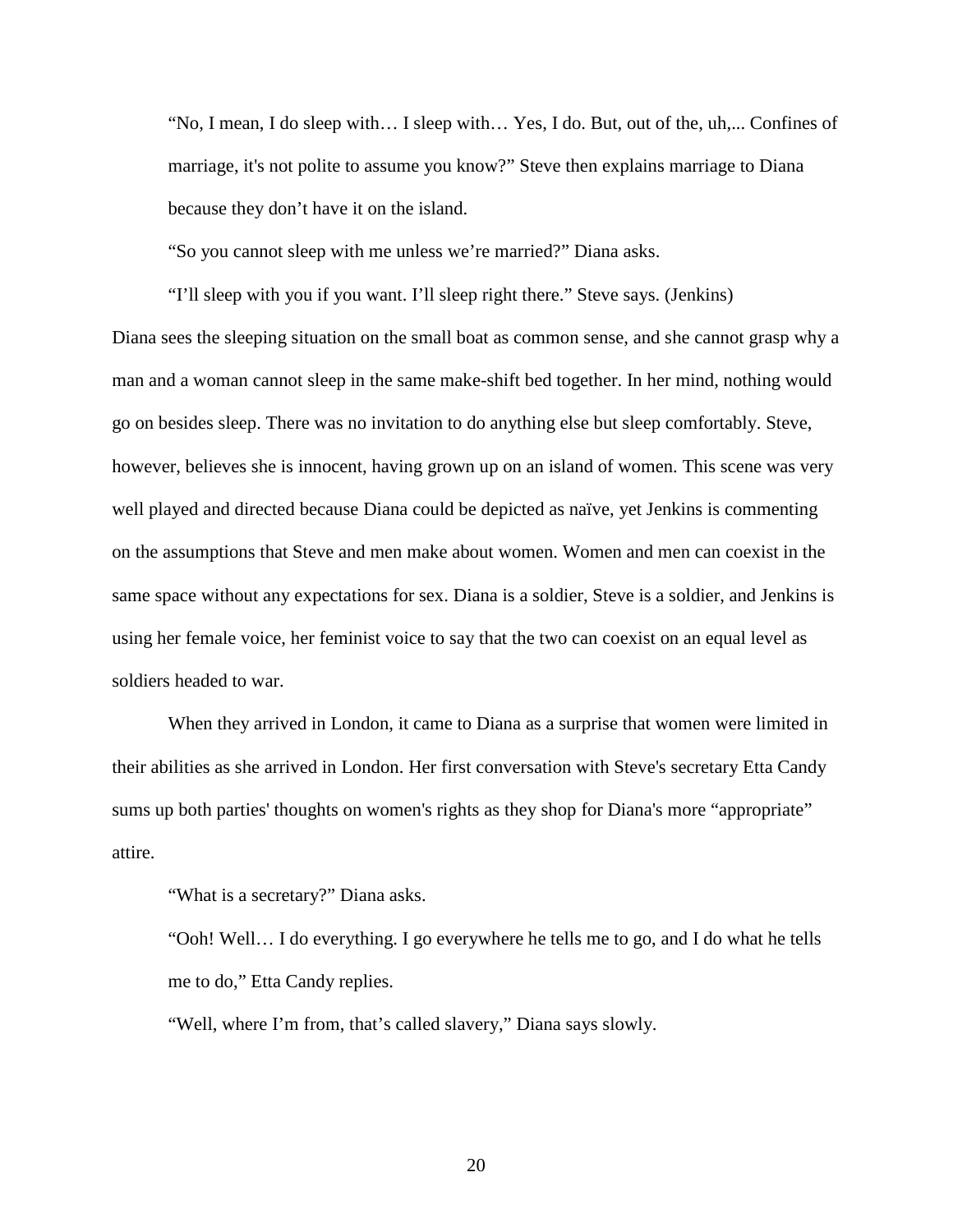"I like her, I do. I like her. And it does feel like that except the pay is good" Etta says. (Jenkins)

While Diana is trying on dresses for the first time, she doesn't understand how a woman could fight in restricting attire or why women need to "keep their tummies in" (Jenkins). She cannot find an outfit other than the armor she arrived in that suits her needs and will not hinder her ability to fight.

She may approach the world with a supremely open heart: but Diana isn't a naif when she asks why anyone would think women need to "keep our tummies in," or wonders why a talented woman like Steve's secretary Etta Candy (Lucy Davis) is toiling away in service to some man. Diana is the only one who sees clearly. It's the world around her that's absurd. (Rosenberg)

 Her reactions to other women stem from her experience of women being strong and brave. It's not so much disappointment in women but that she is surprised at their lack of rights and skills; she thinks of both genders as equal and is shocked when this is not the case. Diana is puzzled at the pointless sexist customs of the world of man because there is no point to them. She marvels at how women accept these customs easily, without a fight, and is simultaneously awe-struck at how women breathe let alone fight in garters and restrictive clothing (Leon). After she finds herself in an outfit and specs that will do, they are walking to meet Steve's superiors when he realizes that they are being followed. They back into an ally to lose them; Steve acts like the typical male here, trying to defend Diana's honor. When a German spy takes a shot at Steve and Diana's armor smashes the bullet, the men stand in awe of her. Steve and Diana engage with their enemies. Her specs fall off during the dispute, the camera pinpoints them, giving us a full-on Superman moment without the phone booth (though they are in London), as she defends Steve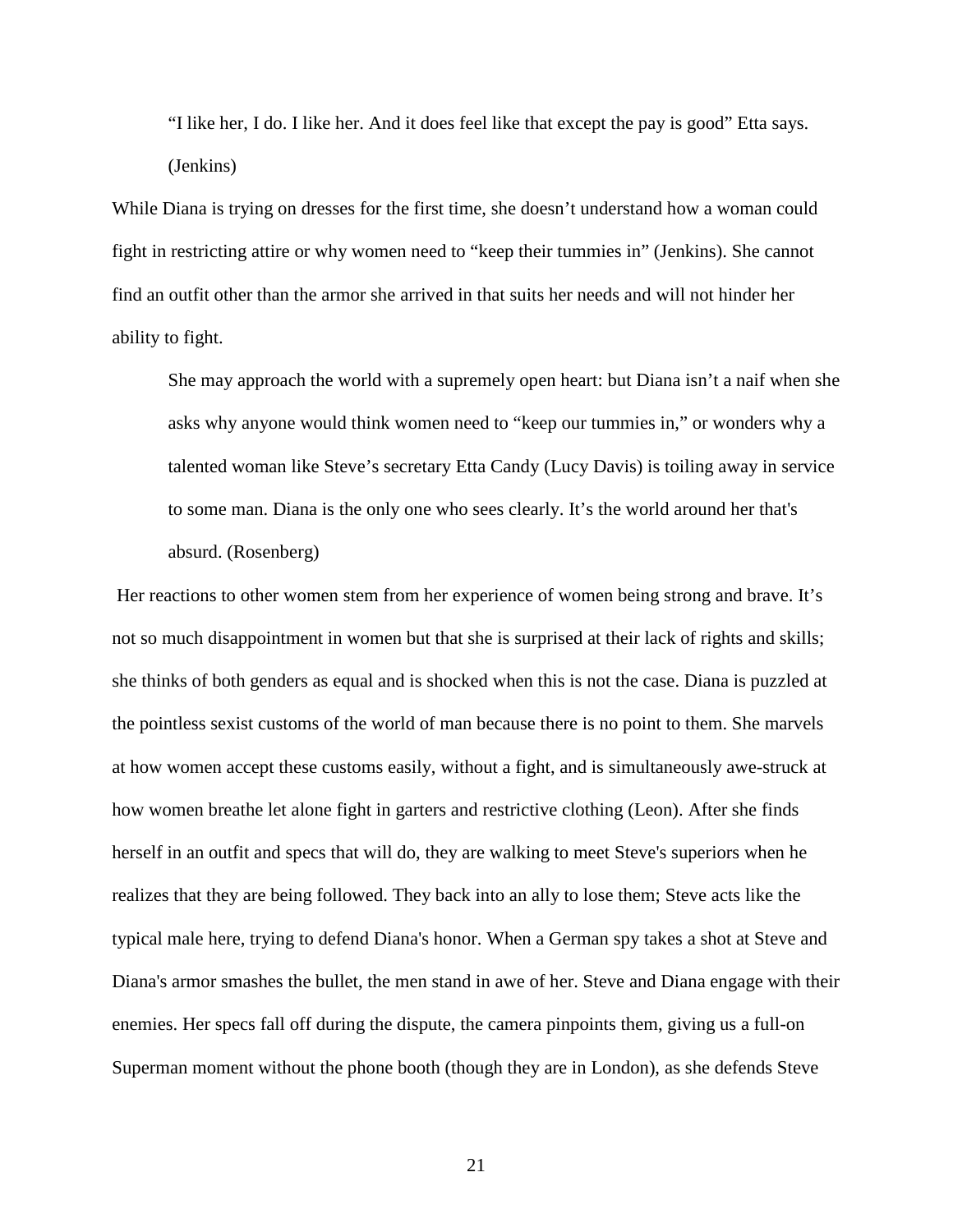and herself. In a prime moment of Jenkins using her feminist voice, Diana strides into a meeting with army generals not knowing why she would not be allowed inside, or her opinion appreciated. Again, another nod to the equality Diana expects. The room falls silent as the men take in the presence of a woman, all curious as to how she has the nerve to enter the room until she becomes an asset to them, reading Dr. Poison's notebook written in Sumerian and Ottoman.

Diana, upset by the plan to do nothing about the poisonous gas, she confronts the general sitting at the head of the table:

"You would knowingly sacrifice all those lives as if they mean less than yours? As if they mean nothing? Where I come from, generals don't hide in their offices like cowards, they fight alongside their soldiers, they die with them on the battlefield. You should be ashamed. You should be ashamed. All of you should be ashamed" (Jenkins).

This moment justifies Diana's rage. She observes the high-ranking officers as they take in her words, anger boiling inside her because the world of men is turning out to be the world of cowards. Unfortunately, it is 1918 in the midst of World War I where women's opinions were not valued, yet she stands confident, dauntless, and more adept at winning the war than all the men sitting before her. Jenkin's feminist and female voice adds a uniqueness to the perspective in superhero tropes, she's shouting to the world, like Diana in the scene, that she's doing this her way.

#### *III. The Rejection of the "male gaze" in Wonder Woman*

Though Wonder Woman is joining the war efforts, she doesn't use violence unless necessary. Jenkins leaves us with a choice in how we will perceive women in violence. It's rather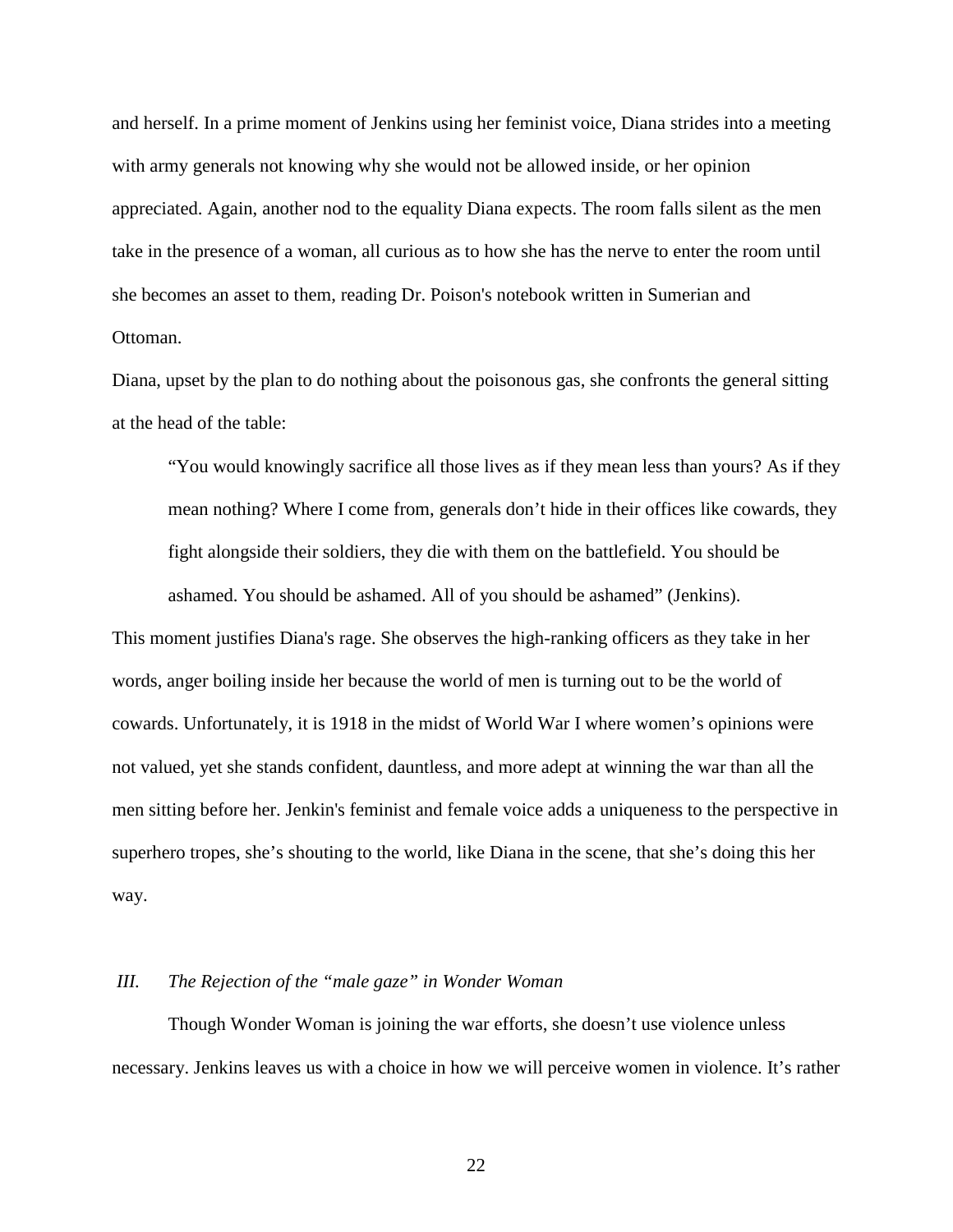liberating to have a female lead that uses violence when called for and would rather use her perceptions of human beings and what she has learned about them to resolve conflict before resorting to violence. This is a careful choice by Jenkins in this action film because Wonder Woman could be perceived as naïve or gentle. Jenkins takes the assumed perceptions of female superheroes and uses them in a way that is exposing assumptions about female action leads. No longer will Wonder Woman be objectified, and Jenkins has passionately set the stage for female action heroes to be portrayed as strong, capable women.

In one of the most defining scenes for women midway through the film, Diana is climbing the ladder into No Man's Land in the trenches at the forefront of the war after being told she cannot rescue everyone. She looks back at the soldiers behind her and says, "No, but it's what I'm going to do" (Jenkins). This cinematic moment, Jenkins says, "is my pride and joy" (Leon). Diana takes down her hair, and shakes off her coat, revealing her armor underneath. Though there are soldiers around her, the men do not gaze at her with lust. Hollywood cinema, led by men, subjects women to the male gaze. "With women as the image to be gazed upon and the man as an active subject who engages in the act of looking" (Harvey 68). The male spectator(s) or subjects are the gazers, while the females are objected to and gazed at. Males hold the dominating sexual presence in the film, deciding when, where, and how many women they will sexualize. "When a female figure appears in the filmic form, she is there to be consumed by both characters in the cinematic narrative and the spectator viewing the film, thereby satisfying both voyeuristic and narcissistic desires" (Harvey 68). Jenkins takes these stereotypes, the malewritten rules that consume women, and destroys them. She set out to create a standard, an expectation that women in film can and will be seen as the capable, strong, amazing people they are. The difference between Jenkins and her feminist voice is she doesn't allow the male gaze at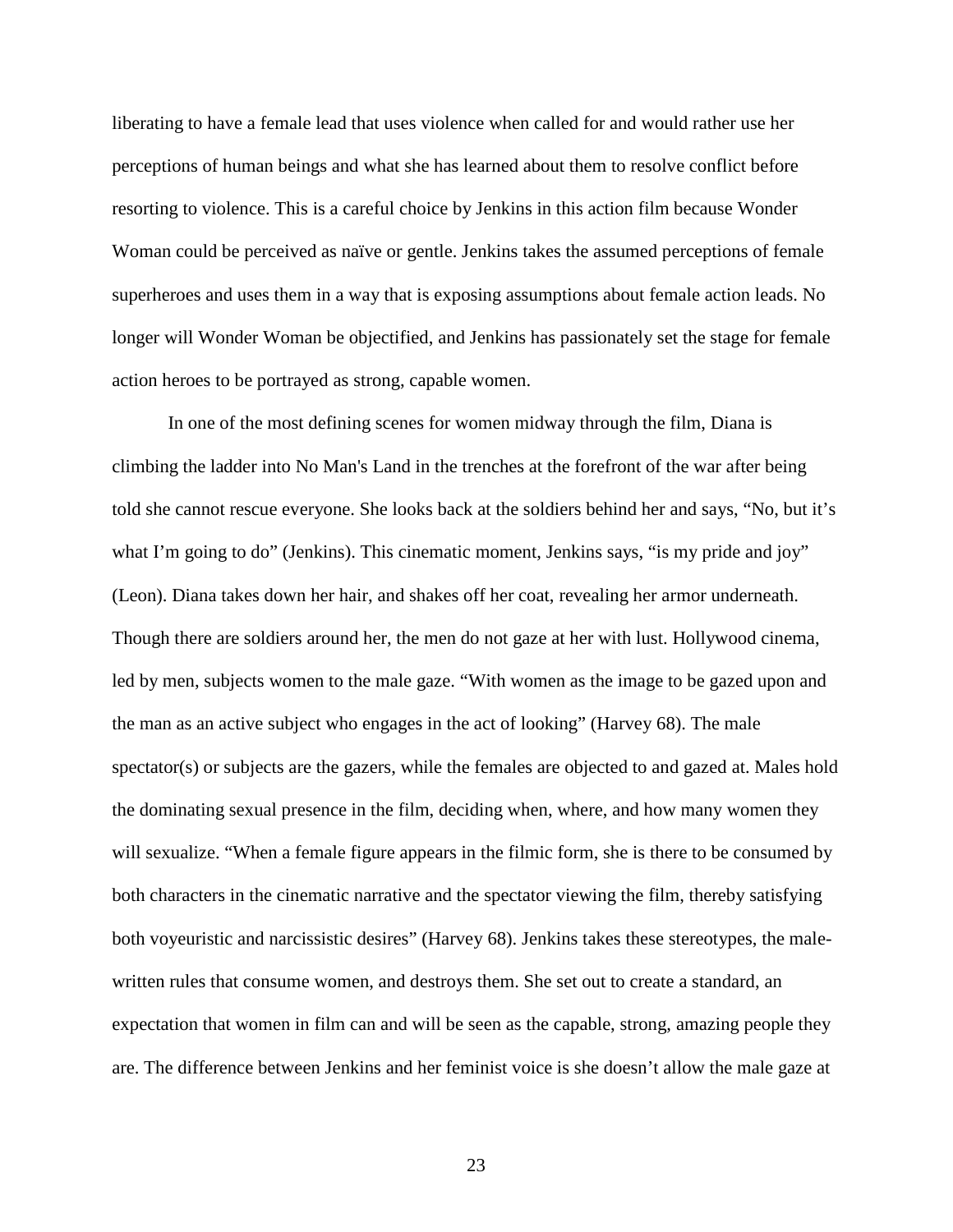all. As Mulvey describes, it's a process she named "the masculinization of spectators because through gendering the camera and the editing, the conventions of the film can sway spectators- women and men both--into identifying with a masculine subject position" (Parker 173). Patty Jenkins focused on Wonder Woman's actions with her female voice. Through the angels, Jenkins highlights Wonder Woman clearly stating that Diana will not be subjected to being the object of the male gaze. She is not framed in the background while the soldiers take a nice look, not in this film. Wonder Woman is the feminist star as she fearlessly leads them into No Man's Land taking all the fire with nothing but her shield, allowing the men to gain traction in the war. "Finally, Diana emerges from the trenches, an independent subject rather than a sexualized object" (Morris 84). What a beautiful image of her, holding her ground as if saying, if you want something done right, ask a woman to do it. Jenkins focuses on her perseverance, the set furrow of her brow, then her shield, her sword, her wrist cuffs and boots, the armor that will save the lives of all the men staring at her in awe.

This scene is one of the most important moments in the film. It's not discounting the war that Wonder Woman has joined, it's not glamorizing her either. In fact, it is because of the horrific war that she is witnessing, the refugees and those enslaved and being held hostage, and the women and children that are displaced, that Wonder Woman chooses to fight. They are the reason she courageously charges into No Man's Land alone with nothing but a shield and sword. This is the ultimate scene of Wonder Woman fighting for those who cannot fight for themselves. Wonder Woman is taking a stance on war and saying that it is horrific, it is not right that people are dying and being slaughtered. Wonder Woman is saying in this scene that she will fight for the men and soldiers in the trenches that cannot progress and take into No Man's Land. She does it for them and with them in mind.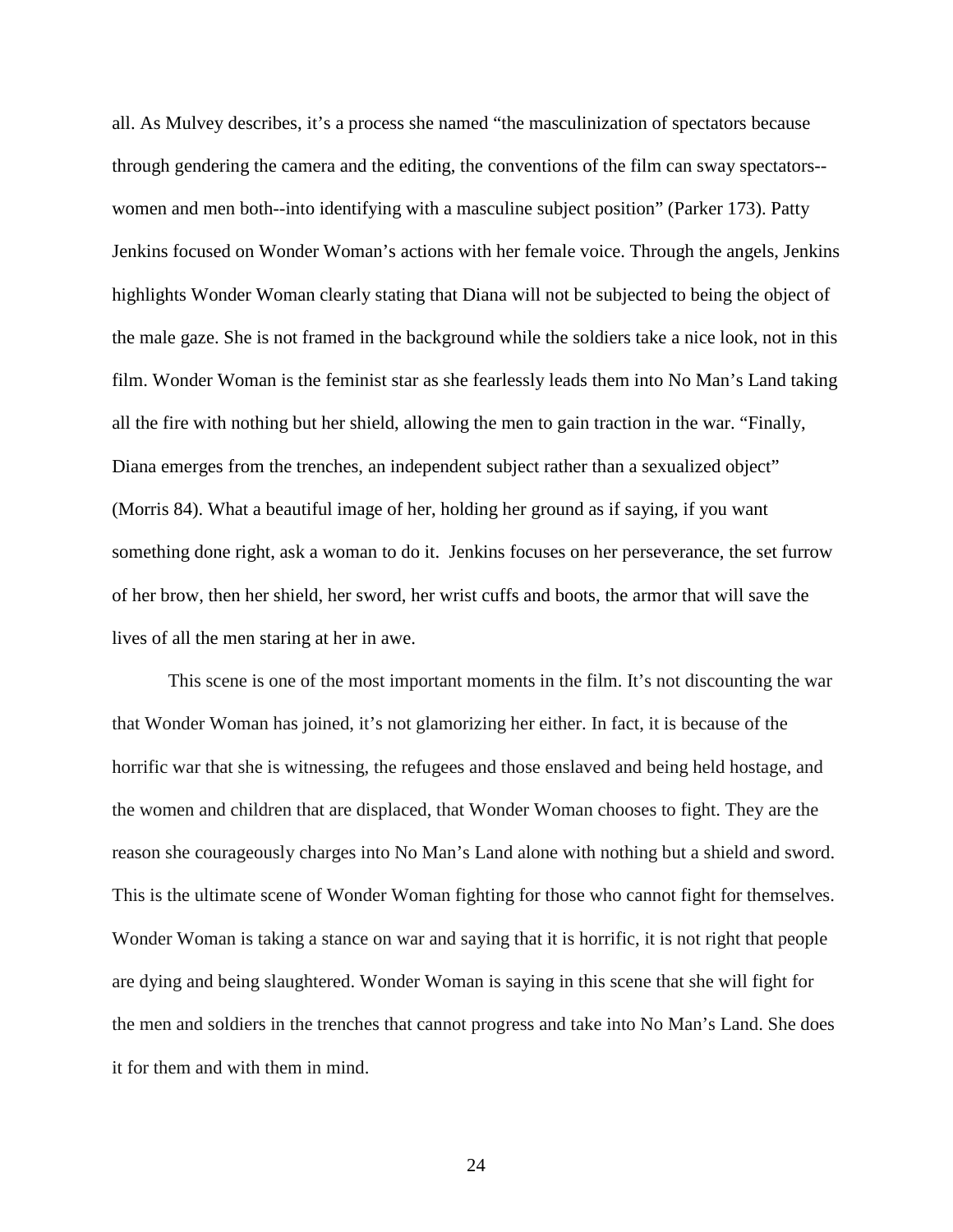Diana exudes power and grace in this scene rather than sexuality and the male gaze. She knows her value as an Amazonian and a soldier; she is ready and willing to defend that always. Nevertheless, she persists. Charging into the German trenches, Wonder Woman doesn't bother to use her sword on the soldiers. An important thing to note here is that Wonder Woman does not kill anyone in this scene; she smashes machine guns and pushes the German soldiers out of the way, but mainly she is on defense. "She is not using her body to please a male character, she is using her body to save others on her terms" (Morris 84). Wonder Woman only yields her shield in this scene, knocking grenades out of the sky, using her wrist cuffs to deflect bullets, and even throwing her own body in the line of fire to protect the soldiers behind her. Though the British soldiers wait for Wonder Woman to clear the space first, it's on her terms. The men soon follow Wonder Woman and are left in utter shock, staring after this goddess in all her armored weaponclad glory. Steve and his fellow soldiers become aware that they are "no match for the literal demigoddess by [their] side, yet [they're] never threatened by the notion of this woman's intellectual and physical superiority" (Leon). They become true male allies, "a manifestation of the film's show-don't-preach approach to feminism" (Leon). As the scene plays out behind Wonder Woman, none of the characters are too two-dimensional; each has a presence in the film, supporting the female lead.

Support is a necessity for Wonder Woman given her secret and delicate history as a female icon. The pressure for the cast and crew to ace this version of Wonder Woman from everything to the costume to the portrayal and storyline and action-packed scenes had to be utter perfection. Each aspect of the film needed to reinforce that the film is a feminist film. One reviewer of the film comments on these details: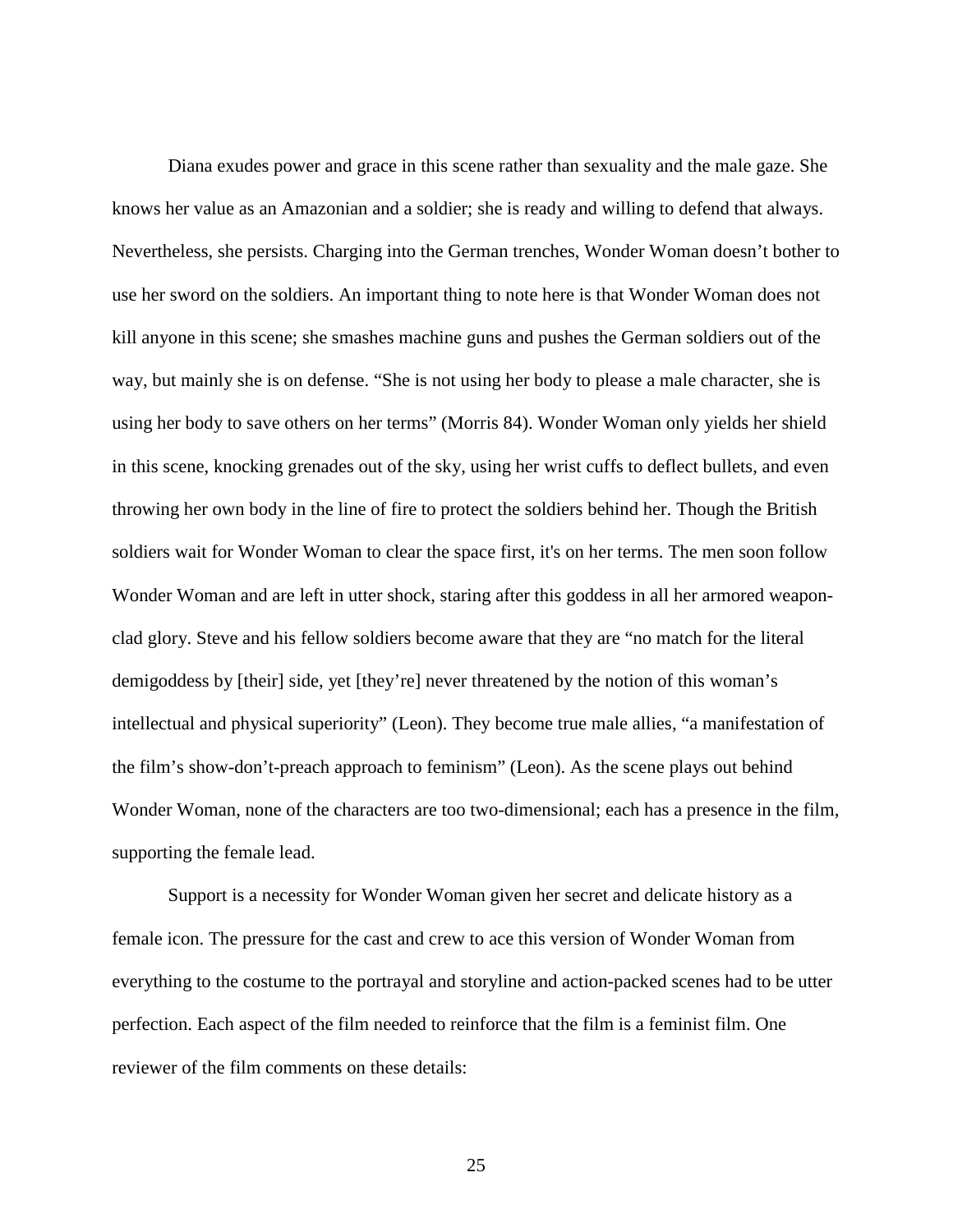Yes, she is sort of naked a lot of the time, but this isn't objectification so much as a cultural reset: having thighs, actual thighs you can kick things with, not thighs that look like arms, is a feminist act. The whole Diana myth, women safeguarding the world from male violence not with nurture but with better violence, is a feminist act. Casting Robin Wright as Wonder Woman's aunt, re-imagining the battle-axe as a battler, with an axe, is a feminist act. A female German chemist trying to destroy humans (in the shape of Dr. Poison, a proto-Mengele before Nazism existed) might be the most feminist act of all. (Williams)

Choosing to portray Dr. Poison as a woman touches on men's fear of women that has been perpetuated throughout time. The representation of women as wicked has changed in accordance with their ever-evolving roles. Female villains are typically portrayed as usurpers of masculinity, foils to morality, and contradicting the truth and virtue. In a sense, they are articulating the societal intolerance for women to choose to reject female values as well as challenging the male hatred and fear of women's procreative power and equality. Dr. Poison is unlike other antagonists we see in film. She is educated, she was given the chance to be a part of something major. While yes it had villainess intentions, it's huge for a woman's intellectual properties to be valued especially during a World War. Jenkins portrays this version of Dr. Poison in a form of feminine evil that does not correlate to our usual seductress or witch or terrible mother or stepmother. She stands out and is her own liberated malevolent female and that is what makes this choice of casting Dr. Poison as a woman a feminist act.

The other important feminist act made in the film is Wonder Woman's suit, or lack thereof. She is not naked, but rather the fact that her armor, and her super-suit allow her as the female heroine to do her job and fight the way that she was trained to. She is muscular, this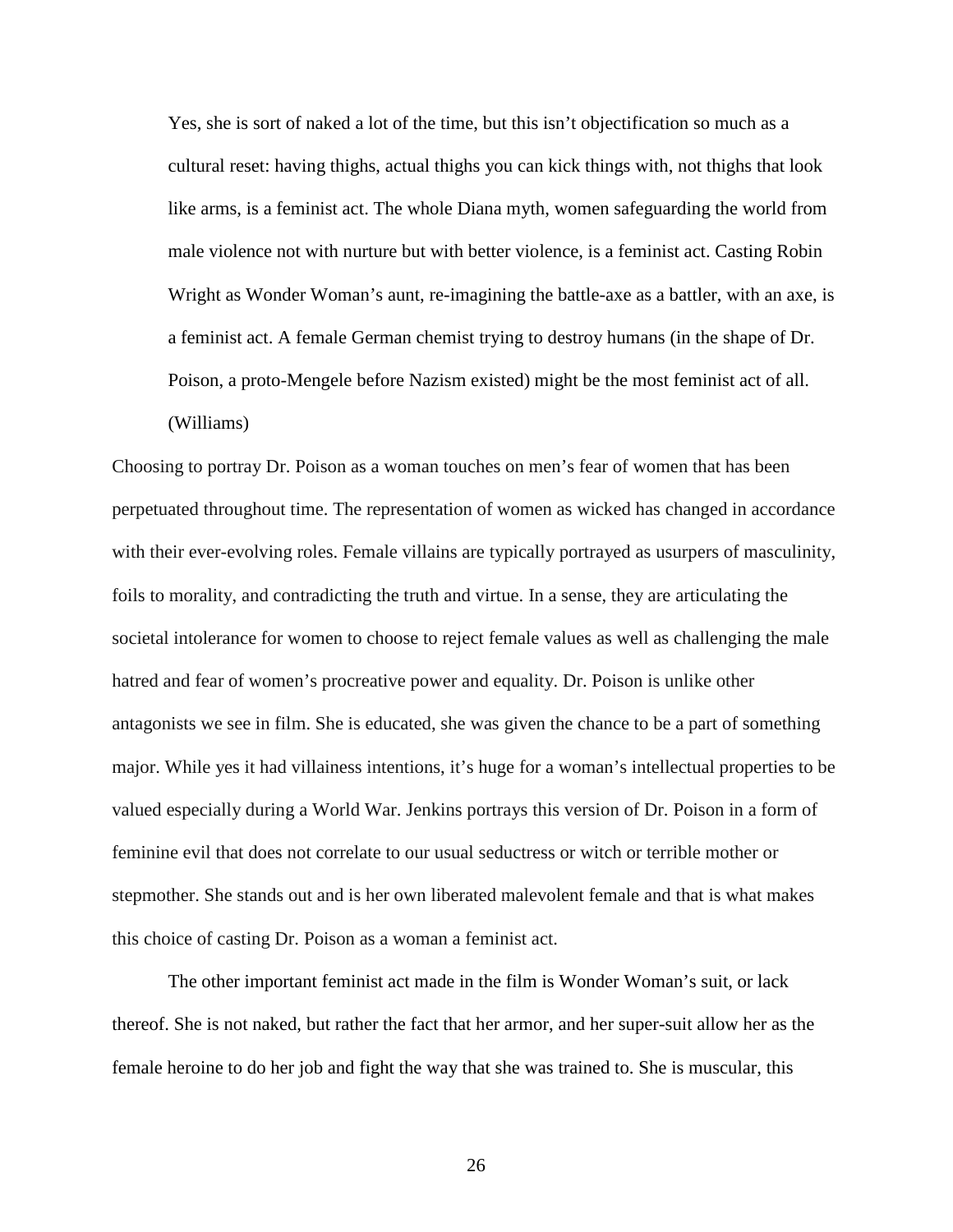version of Wonder Woman has thighs she is the depiction of a well-trained hero. In fact, Diana's body is a feminist act. It was not chosen to satisfy a man's ideal version of a woman. Gal Gadot as Wonder Woman reimagined Wonder Woman and all her past depictions. Her suit enables her to fight the way that she was trained further proving the feminist acts and feminist decisions made in the creation of this feminist film. Which meant it was a job for none other than a woman. Both Jenkins and Gadot were on a mission to create a modern-day Wonder Woman that was admirable to both girls and boys. There have been few female heroines in cinema that are not allowed or given the opportunity to carve their own path and who don't have to sacrifice themselves for the greater good of the mission or a more dominant male in the film. Jenkins created a fundamentally confident and strong female protagonist that claims the opportunity to be the center of attention on the big screen the same way male heroes have for decades now. "Jenkins went on to explain that being tough did not mean Diana could not be loving, funny, and warm," characteristics that shine bright in Diana's every choice (Leon). Yes, she is a goddess, yes, she is fierce, and she is also warm, kind, and compassionate towards humanity. Jenkins did not want a dummied-down version of a man but rather a capable woman that believes in justice and enforces it. In this version of Wonder Woman, "Out of compassion and a moral obligation to fight for those in need, she dives into battle—in gorgeously shot, exquisitely choreographed sequences that leave no doubt Jenkins was perfect for this job" (Leon). Jenkins's feminist voice extended to all females in the film, including the second villain in the film, Dr. Isabel Maru, also known as Dr. Poison; creator of poisonous gasses, and the most talented chemist in the German army. While yes, Wonder Woman and Dr. Poison on very opposite sides of this war with different perspectives are anything but idealistic in their worldviews. These women are changing the game of the war, standing up for what they believe in, in the case of Wonder Woman, who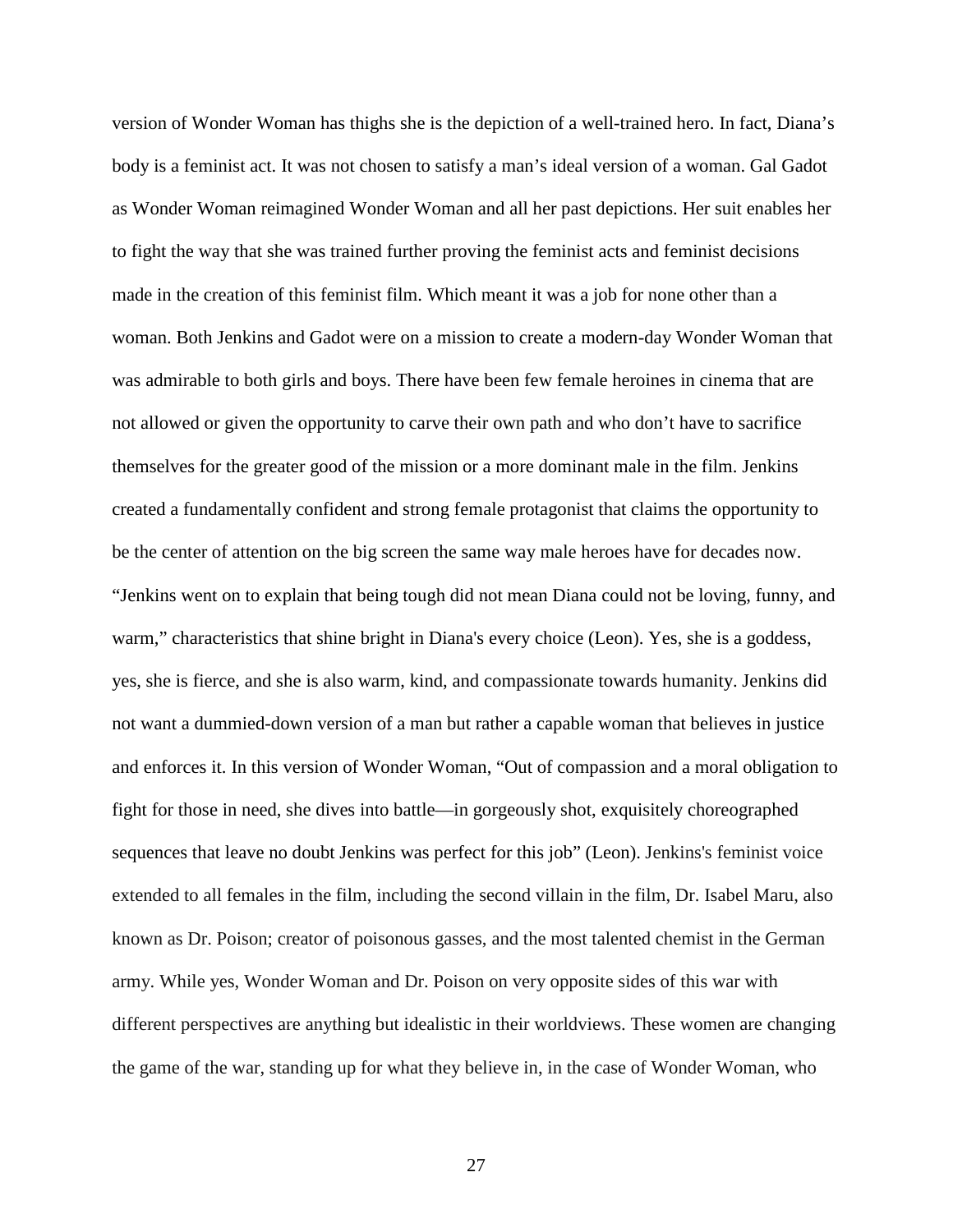came from her safe home on Themyscira to London to fight for those who cannot fight for themselves and defeat Ares along the way.

Wonder Woman is a genuinely independent role model for women, her voice, of course, needs to be a woman's voice. It is unacceptable to subject her to men that are only interested in fulfilling their sexual fantasies and keeping women down. Wonder Woman strives to show women of all ages that they are capable of greatness, but this is only accomplished when a feminine voice speaks for her. A crucial point that Patty Jenkins takes care and consideration to make when she forges the love connection between Diana and Steve, as Morris says in her essay giving credit to Jenkins:

In the newest Wonder Woman movie, directed by Patty Jenkins, Wonder Woman, and Steve put hands on each other's faces, signaling their mutual consent, and a kiss soon follows. Before this moment, Steve and Wonder Woman had several emotional and intellectual connections…In this consensual scene, Jenkins reveals herself as a director who wants her female characters to be subjects, not objects. (Morris 84).

Consent is a fundamental human right. A right that Marston did not afford to Wonder Woman. However, Jenkins is the woman who does, particularly in these moments that began with intellect and trust, allowing their bond to form in a time where two people could get to know one another. Their connection is recognized before the kiss with a dance that solidifies the moment furthering their bond. Diana asks Steve what people do when there isn't a war, and he explains the 9 to 5 life that most people live, including marriage, babies, and growing old together. He walks her to her room, ensuring her safety though we all know that Diana can take care of herself, waits by the door like a gentleman would allow for her verbal and body language to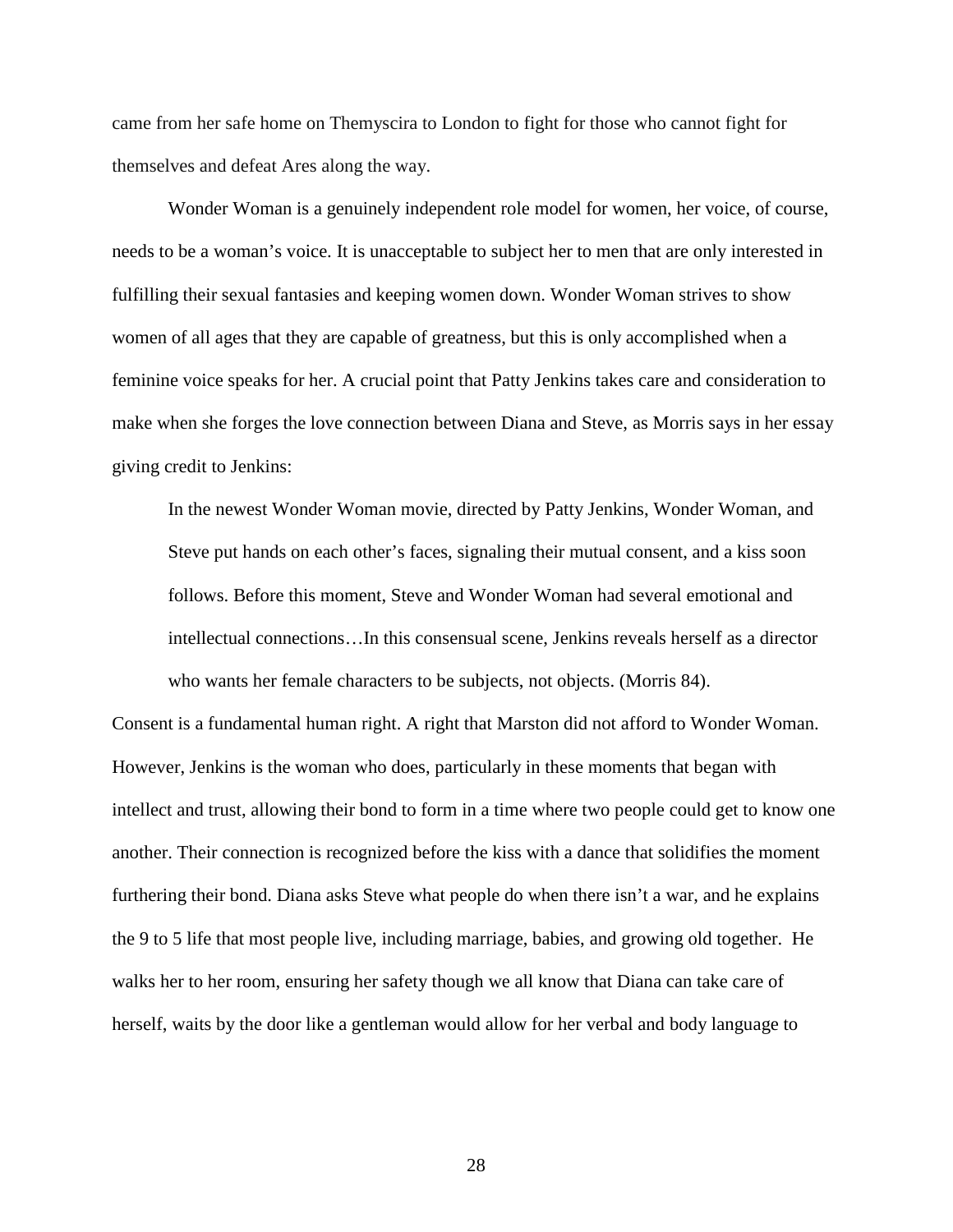speak, asking him inside. The entire night's events are her choice. On her terms, the kiss happens, Steve may anticipate the kiss, but he does not rush Diana.

The vast majority of hero films shy away from the presence of romance in the movie. The romantic scene in Wonder Woman is not familiar in superhero movies. Traditionally, the action heroes we adore are associated with virginity and righteousness to maintain purity and selflessness in the characters. Not only is Wonder Woman the first superheroine to have her film, but she is also the first to have a romance scene in her film. Jenkins took a character that for too many years, by too many men, had been treated with disrespect and dehumanized and turned her into a beautiful feminist.

After Diana and Steve's romance scene, the climactic battle between Ares and Wonder Woman begins to unfold. Steve hijacks an aircraft filled with poisonous gases, bombs, and other weaponry and fires a gun into the crates of weapons effectively blowing them up, sacrificing his own life in the process. This is a special tribute moment because Jenkins depicted her own great loss in the movie in this specific scene when Steve Trevor sacrifices his life. Her father, William T. Jenkins was an Air Force captain who fought in Vietnam and later trained and ran maneuvers out of a military base in England. Jenkins was able to join him on all his adventures overseas until he died at the age of 31, when Jenkins was only seven, taking off from a runway similar to Steve Trevor. All that's known about the crash is that it happened in the middle of a NATO mock dogfight in the middle of the ocean (Setoodeh). Jenkins dedicates the film to her father in the end credits. In the scene, Wonder Woman watches from the runway in a beautifully executed shot portraying the reasons why she fights for truth, justice, and those that cannot fight for themselves. She takes a moment to crumble with grief as she breaks free from the concrete piled on top of her, leaps into the air, screams, and comes face to face with Ares and Dr. Poison. Ares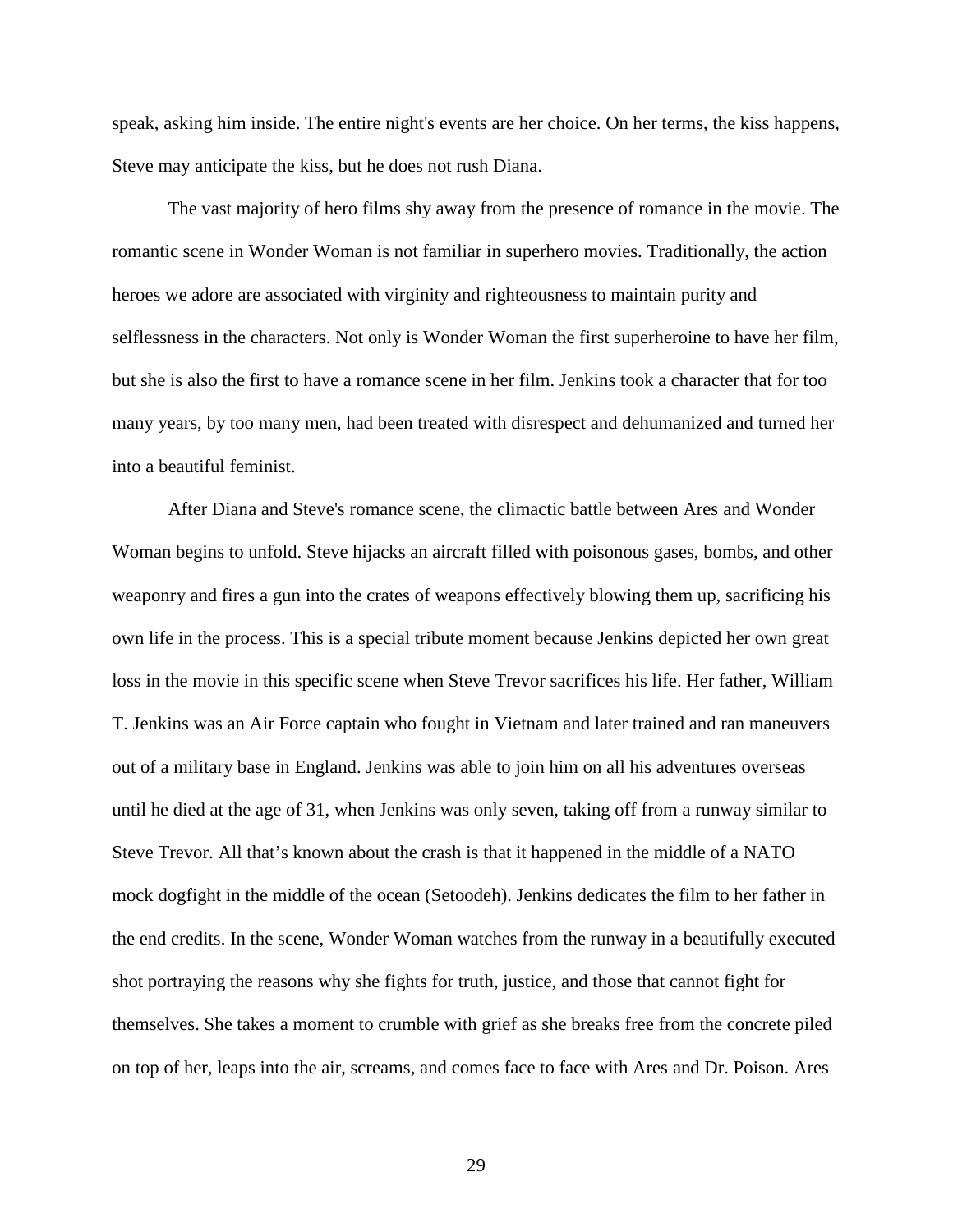offers up Dr. Poison like a sacrificial lamb daring Wonder Woman to abandon her morals and kill her. This moment adds depth to the way Gadot and Jenkins portrayed Wonder Woman because the fight for good tends to involve questioning why any hero would choose good over evil. Wonder Woman lifts a tank over her head and the expression on her face, the anger, grief, and shock at losing Steve almost wins. She closes her eyes and remembers Steve and why he chose to fight. She hears him telling her, "I can save today, you can save the world" (Jenkins). In this moment, she remembers who she is. Dropping the tank and freeing Dr. Poison from her impending death, she tells Ares, "It's not about what they deserve, it's about what you believe" and she believes in love, in compassion, in justice and fighting for those that cannot fight for themselves. Charged with lighting buzzing on her bracelets, Wonder Woman charges Ares and destroys him. It's an epic finale to the super charged film.

#### IV. Conclusion

In the feminist version of Wonder Woman that is over 80 years overdue, Wonder Woman stands triumphant in the 2017 film that not only altered but set the ultimate standard of how female superheroes should and will be viewed. Jenkins has done what no man could; she gave Wonder Woman a feminist voice, despite the many men that subjected her to the male gaze, torture, and unfortunately, made her a sex symbol. Wonder Woman didn't become an icon out of pure luck or sex appeal that her previous creators and directors were set on portraying. She also isn't the first woman in comic books or the first female superhero.

Invisible Scarlett O'Neill, Miss Fury, and Sheena, Queen of the Jungle who happens to be the first female comic book character to have her own title, all came before Wonder Woman but did not last as long (Bergstrom 165). While these heroines were created in the shadow of a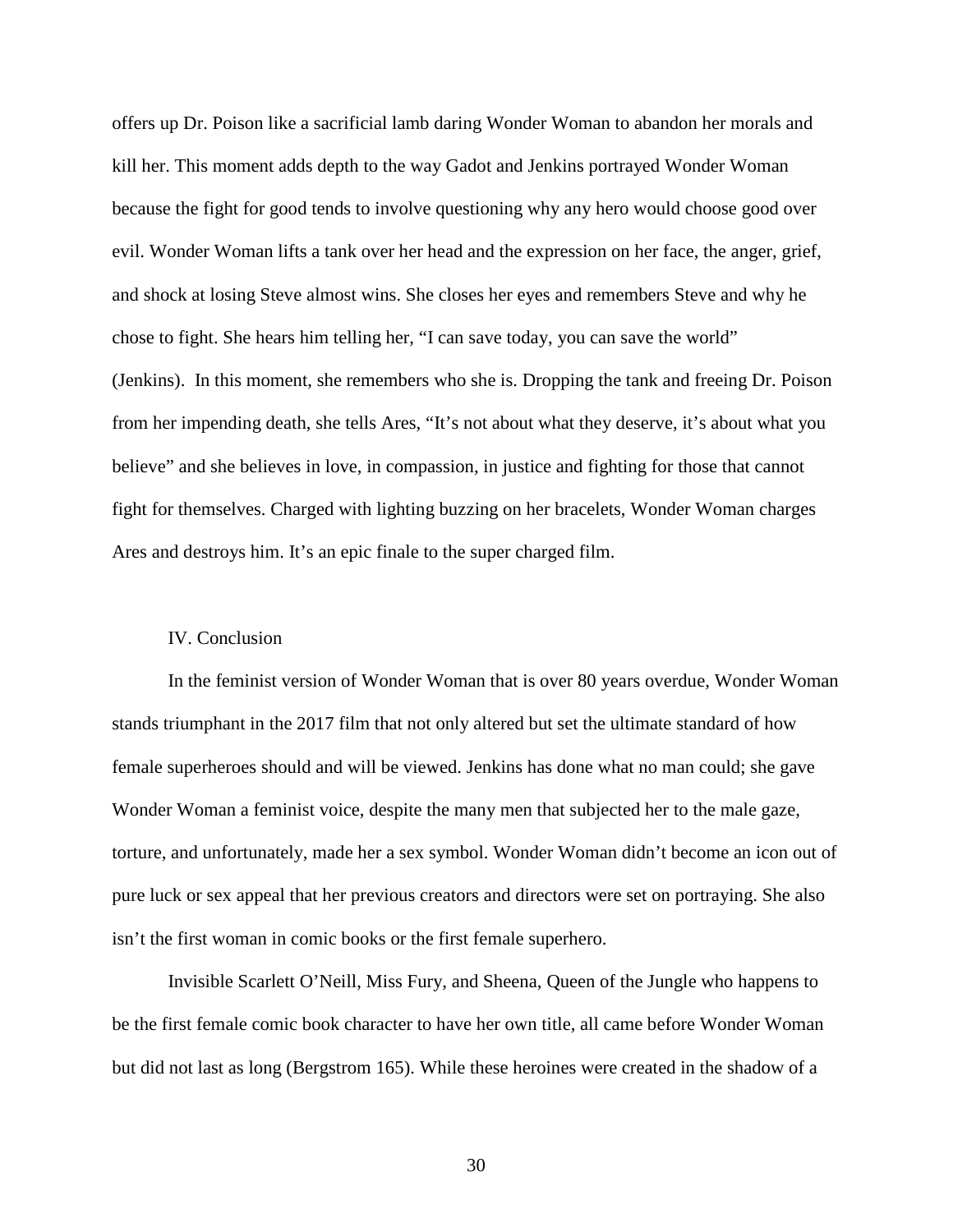male superhero, Wonder Woman stands out because she is her own woman rather than a spinoff of a popular male superhero. Wonder Woman was a strong female superhero before the phrase became a popular cliché. In fact, other female heroines have been spun off of her (Bergstrom 163). The 2017 *Wonder Woman* film gave birth to a new generation of female superheroes. Supergirl, Batgirl, Black Canary, Zatanna Zatara, Hawkgirl, Big Barda, Maxima, and last but not least, Catwoman round out the count for amazing heroines inspired by Wonder Woman. Particularly, Catwoman, Batgirl, Wonder Girl, and the DC Superhero Girls all owe their success to the original female superheroine that started the revolutionary movement a feminist female super heroine: Wonder Woman. Amongst these strong heroines in all their various incarnations, Wonder Woman is the undisputed legendary and favorite superheroine. In the moment she first appears in the terrible *Batman V Superman: Dawn Of Justice* film, Wonder Woman, played by Gal Gadot, not only assumes the role with ease but also rescues Batman and saves the world from the Doomsday Monster.

From the moment Princess Diana landed her invisible plane she has become a beacon of hope and inspiration to fictional characters and real-life people as well. As Jill Lepore mentioned, Wonder Woman "wasn't meant to be a super woman; she was meant to be an everywoman" (Lepore 220). Every woman is capable of amazing feats in life. From the iconic 1940s Rosie the riveter to the current *American Ninja Warrior* contestants to fashion designers to everyday mothers to female CEOs and entrepreneurs the spirit of Wonder Woman lives on in every woman. Gloria Steinem portraying Wonder Woman on the cover of the 1972 inaugural issue of *Ms. Magazine* that announced Wonder Woman for president to Lynda Carter who played Wonder Woman in the television version in the 70s and was later cast as the President of the United States in the *Supergirl* television series. The 2012 issue of *Ms. Magazine* had Wonder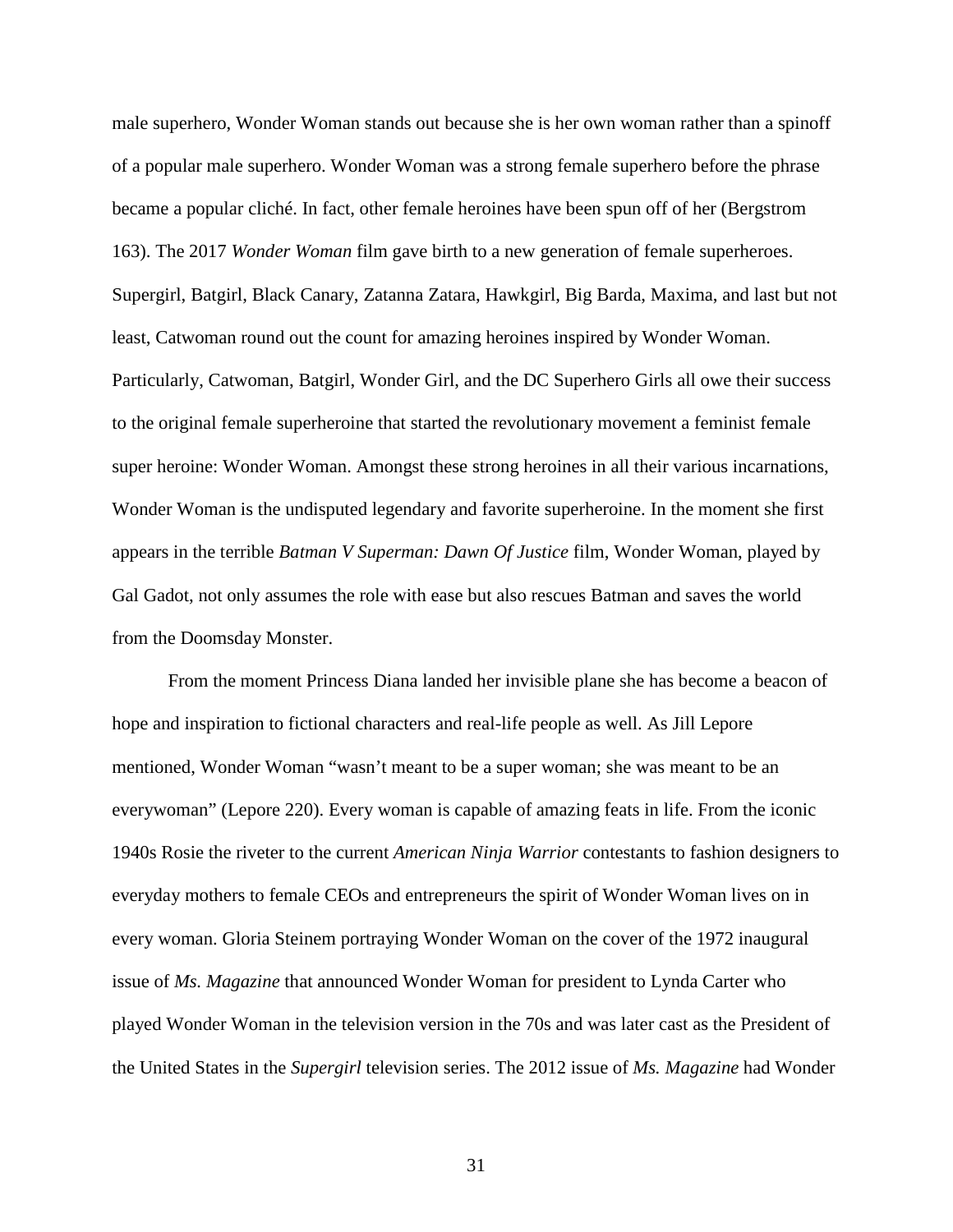Woman back on its cover striding the streets of Washington DC amongst women of all ethnicities protesting on the streets demanding rights for women.

The current everywoman that speaks to Wonder Woman's inspiration, to name a few are Serena Williams for instance who is referred to as a Wonder Woman of tennis and draws inspiration for her star-spangled outfits from Wonder Woman. Williams was also featured in a Spectrum TV commercial in which she wore a Wonder Woman costume and acted out one of the scenes from *Wonder Woman: 1984*. Other women like Ronda Rousey, a UFC (Ultimate Fighting Championship) Champion, expressed her interest in portraying the infamous role of Wonder Woman in the film, or Jessie Graff, a professional stunt woman who went all the way on *American Ninja Warrior* while wearing a Wonder Woman inspired costume. Not only has the Wonder Woman style inspired women, but the Amazonians have also taken their due respect that is emulated in the attire that Rock Stars wear on stage such as Beyoncé, Lady Gaga, and Katy Perry. The Amazonian style has become a power suit for strong women who emulate the Amazonian and Wonder Woman Spirit on and off the stage (Bergstrom 165).

Jenkins' careful consideration of the details behind this film allows it to be titled a feminist film. Jenkins takes her powerful and inspiring female voice and without overpowering the film, she has turned Wonder Woman into a feminist. Wonder Woman gained freedom and independence at her hand, not a man's. Wonder Woman's influence in television, film, art, comics, and more has taken over. Most important is Wonder Woman's message; her unwavering belief in truth, justice, compassion, and fighting for those that cannot fight for themselves has transformed and impacted people all over the world. She stands for hope. She calls us to action and challenges us to rise to the occasion. Wonder Woman is not just a superhero or comic book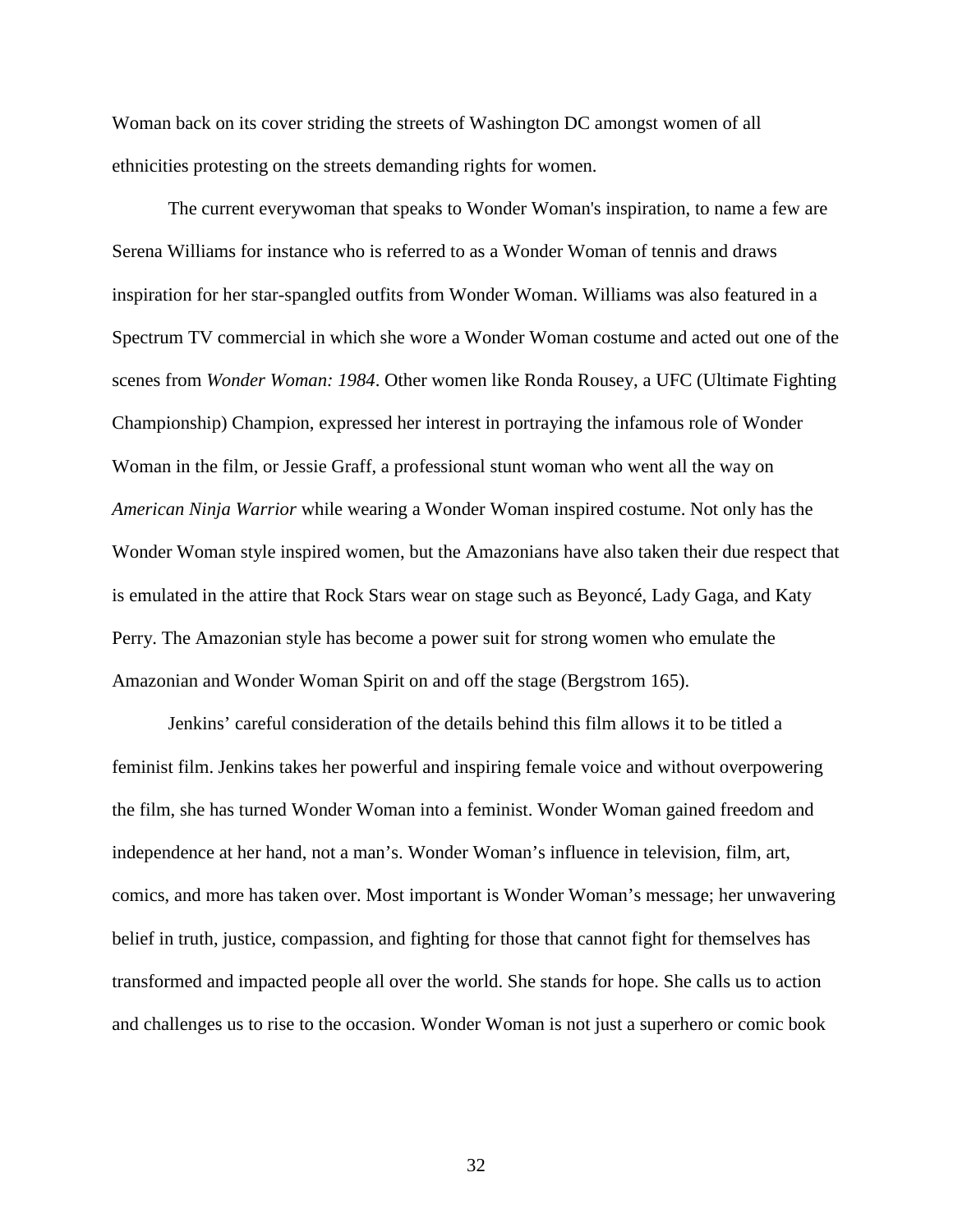character or sex symbol. Wonder Woman and all that she stands for is a feminist movement and reminder that we all are Wonders.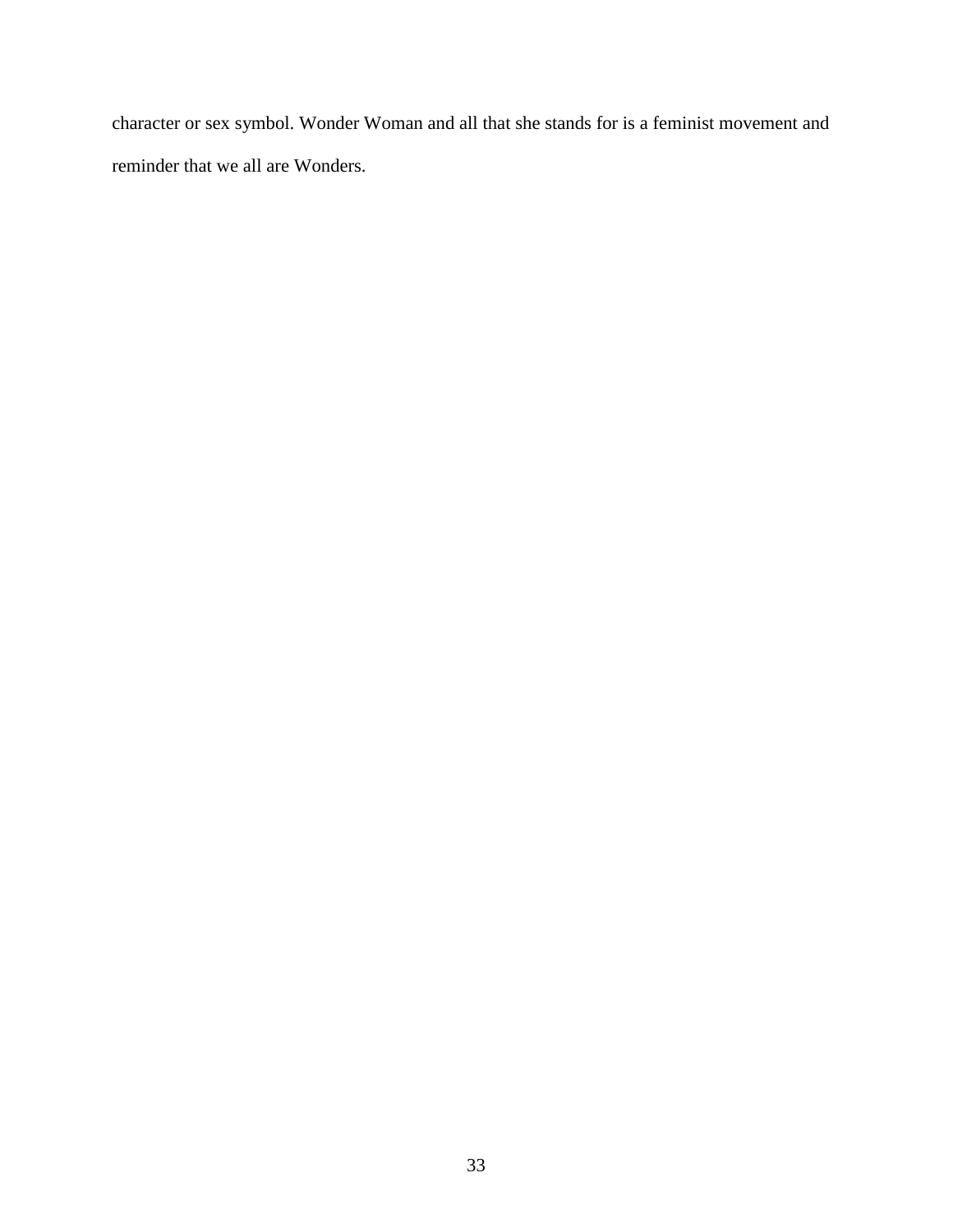A.O. Scott. "Wonder Woman is a Blockbuster That Let's Itself Have Fun", Review of Wonder Woman. Review of Wonder Woman, by Patty Jenkins. The New York Times, 31 May 2017.

https://www.nytimes.com/2017/05/31/movies/wonder-woman-review-gal-gadot.html

- Barnes, Brooks. "'Wonder Woman' Deflects Doubt to Win Battle at the Box Office". The New\ York Times. 4 June 2017. https://www.nytimes.com/2017/06/04/movies/wonder-womandeflects-doubt-to-win-battle-at-the-box-office.html?\_r=0
- Bergstrom, Signe, et al. *Wonder Woman: Ambassador of Truth*. Harper Design, an Imprint of HarperCollinsPublishers, 2017.
- Cornish, Leah. "'Wonder Woman' Director Patty Jenkins on the Feminist Superhero:" "Being Badass Doesn't Mean She's Not Loving". Review of Wonder Woman, directed by Patty Jenkins. Glamour, 16 May 2017. https://www.glamour.com/story/wonder-woman-director-patty-jenkins-on-the-feminist-

superhero

Harvey, Alison. *Feminist Media Studies*. Cambridge, United Kingdom, Polity Press, 2020.

Jenkins, Patty, director. *Wonder Woman*. Warner Brothers, 2017.

Leon, Melissa. 'Wonder Woman' Is the Feminist Hero We've Been Waiting For. Review of

Wonder Woman, directed by Patty Jenkins. The Daily Beast, 2 June 2017.

https://www.thedailybeast.com/why-wonder-woman-is-the-feminist-hero-we-need-now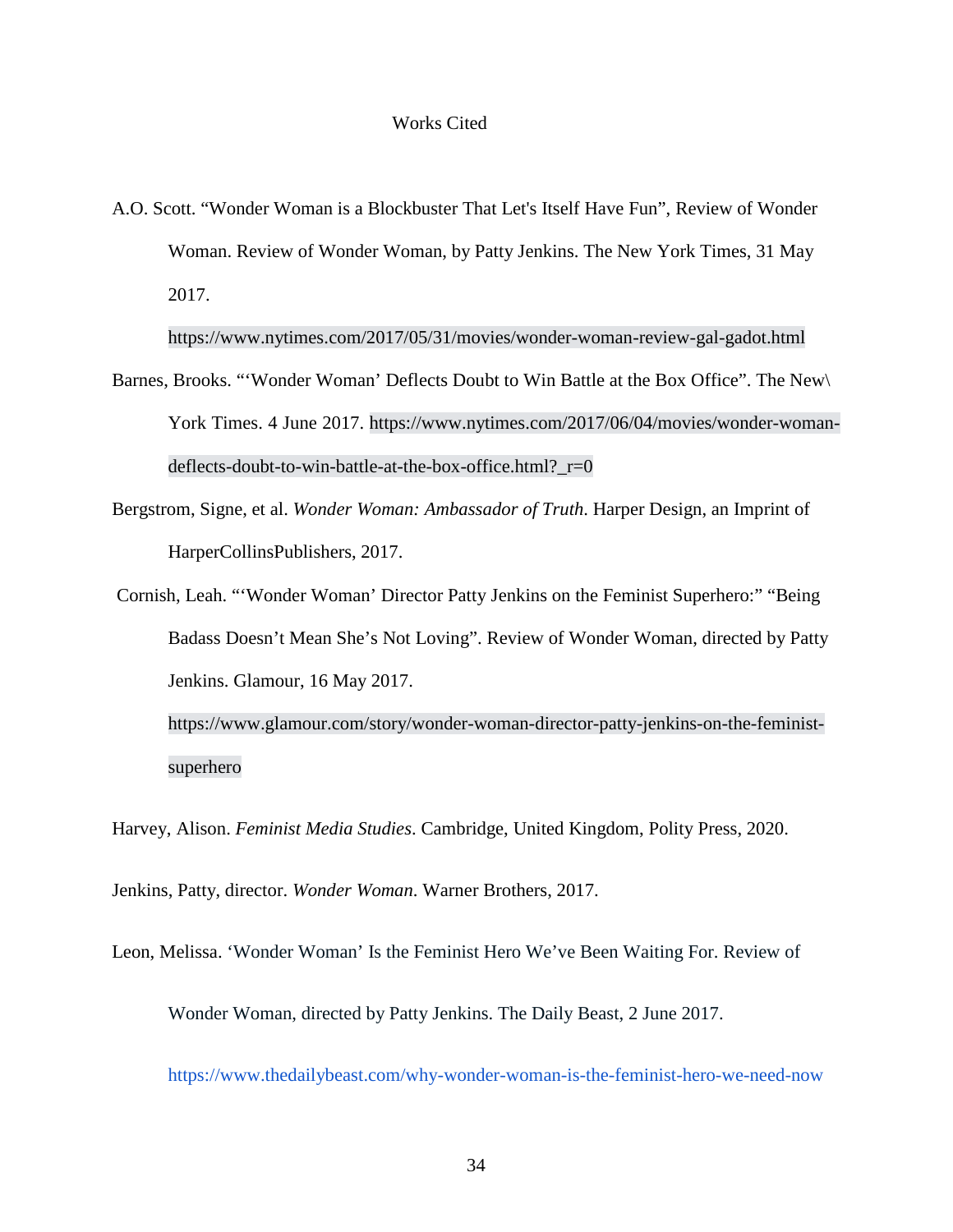Lepore, Jill. *The Secret History of Wonder Woman*. New York, Vintage Books, 2014.

Morris, Hanann. "Wonder Woman's Fight for Autonomy: How Patty Jenkins Did What No Man

Could," Criterion: A Journal of Literary Criticism, vol. 11, Fall 2018. Article 12.

Parker, Robert Dale. How to Interpret Literature: Critical Theory for Literature and Cultural

Studies. Oxford University Press, 2020.

Rosenberg, Alyssa. 'Wonder Woman' is a beautiful reminder of what feminism has to offer Women — and men. Review of Wonder Woman, directed by Patty Jenkins. The Washington Post, 5 June 2017. https://www.washingtonpost.com/news/act-four/wp/2017/06/05/wonder-woman-is-abeautiful-reminder-of-what-feminism-has-to-offer-women-and-men/ https://www.thewrap.com/9-women-who-have-directed-movies-with-100-million-

budgets-photos

Setoodeh, Ramin."'Wonder Woman' Director Patty Jenkins on Equal Pay, Hollywood Sexism and James Cameron's Nasty Words" https://variety.com/2017/film/features/patty-jenkinswonder-woman-hollywood-sexism-equal-pay-james-cameron-1202583237/#articlecomments

Virginiá, Andrea. Review of Feminism as natural Anachronism, European Journal of Women's Studies, no. 25, 2018.

Williams, Zoe. Why Wonder Woman is a Masterpiece of Subversive Feminism, Review of